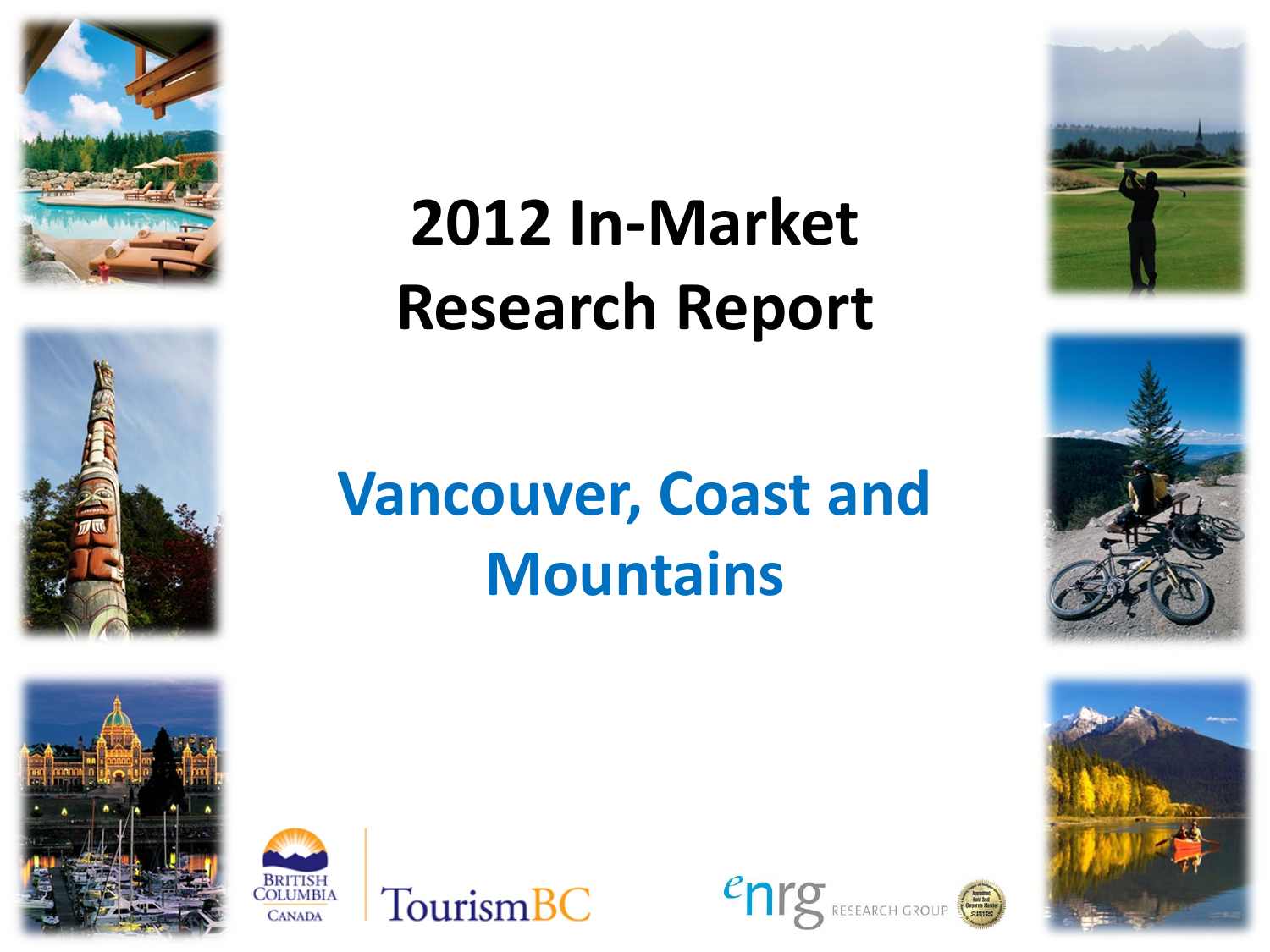

## **Executive Summary**

This report summarizes key highlights for the Vancouver, Coast and Mountains (VCM) region taken from the British Columbia In-Market study conducted in November 2011 and April 2012. A full report on the findings, plus summaries of the other BC tourism regions are available under separate covers.

- *Visitors to any region in BC are looking for destinations which offer value for money, a place to relax and unwind and which serve as a good getaway from everyday life.*
- *Most respondents are familiar with VCM destinations, particularly Vancouver and Whistler.*
- *Key activities which motivated trips to VCM were sightseeing, nature, wildlife viewing; visiting friends or relatives and hiking.*
- *It therefore follows that visitors to VCM are likely to participate in sightseeing, nature, wildlife viewing, shopping, hiking and visiting friends or relatives on their trip.*
- *Over half (55%) of respondents are likely to visit VCM in the next two years, most likely for a 'getaway' (1-2 nights) or a 'mini-vacation' (3-5 nights) during the summer. Outdoor recreation activities and experiencing scenery and nature are key motivators for future trips to VCM.*
- *The Internet (on a computer as opposed to a mobile device) is heavily relied-upon for pretrip planning, while information centres and online (at accommodations) are the most popular information sources during trips.*
- *Preferring to visit a different or international location and lack of interest in visiting or returning to the region were key reasons given by respondents that are unlikely to take a trip to VCM in the next two years.*
- *Over half (52%) of visitors to VCM have a positive overall impression of the region, which ranks it 3rd out of the 6 British Columbia Tourism regions, after Vancouver Island and the Kootenay Rockies.*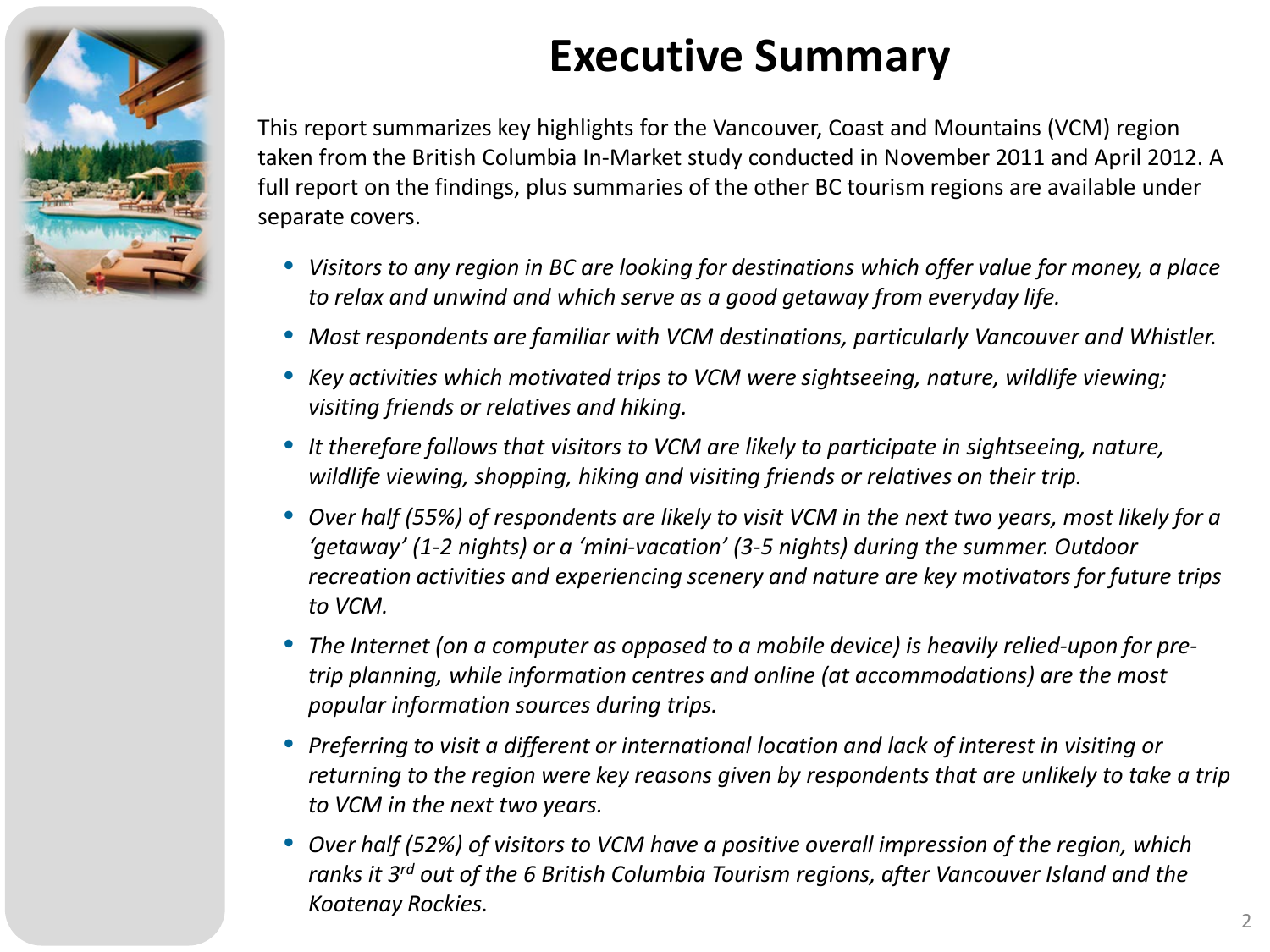

## **Background & Methodology**

#### **BACKGROUND**

This document highlights the results of a two-part In-Market study conducted among residents of British Columbia, Alberta, Western Washington State and Eastern Washington State in late 2011 and early 2012. These surveys were conducted to update similar studies conducted in 2008 and 2006. The purpose of these ongoing studies is to provide the Ministry and the six tourism regions with market profiles and brand attitudes from key regional markets.

#### **DATA COLLECTION**

The surveys were distributed to respondents on-line. Survey programming, hosting and data collection was undertaken by NRG Research, utilizing Research Now's on-line panel. A quota sample was used to ensure that each region had enough responses to create reliable profiles. In total, n=3,051 surveys were conducted in 2011/2012, with n=746 evaluations conducted for the Vancouver, Coast and Mountains (VCM) region for destinations other than Vancouver or Whistler.

#### **DATA ANALYSIS**

The data was weighted to accurately reflect the population of travellers from each of the markets profiled, based on region, gender, age and education.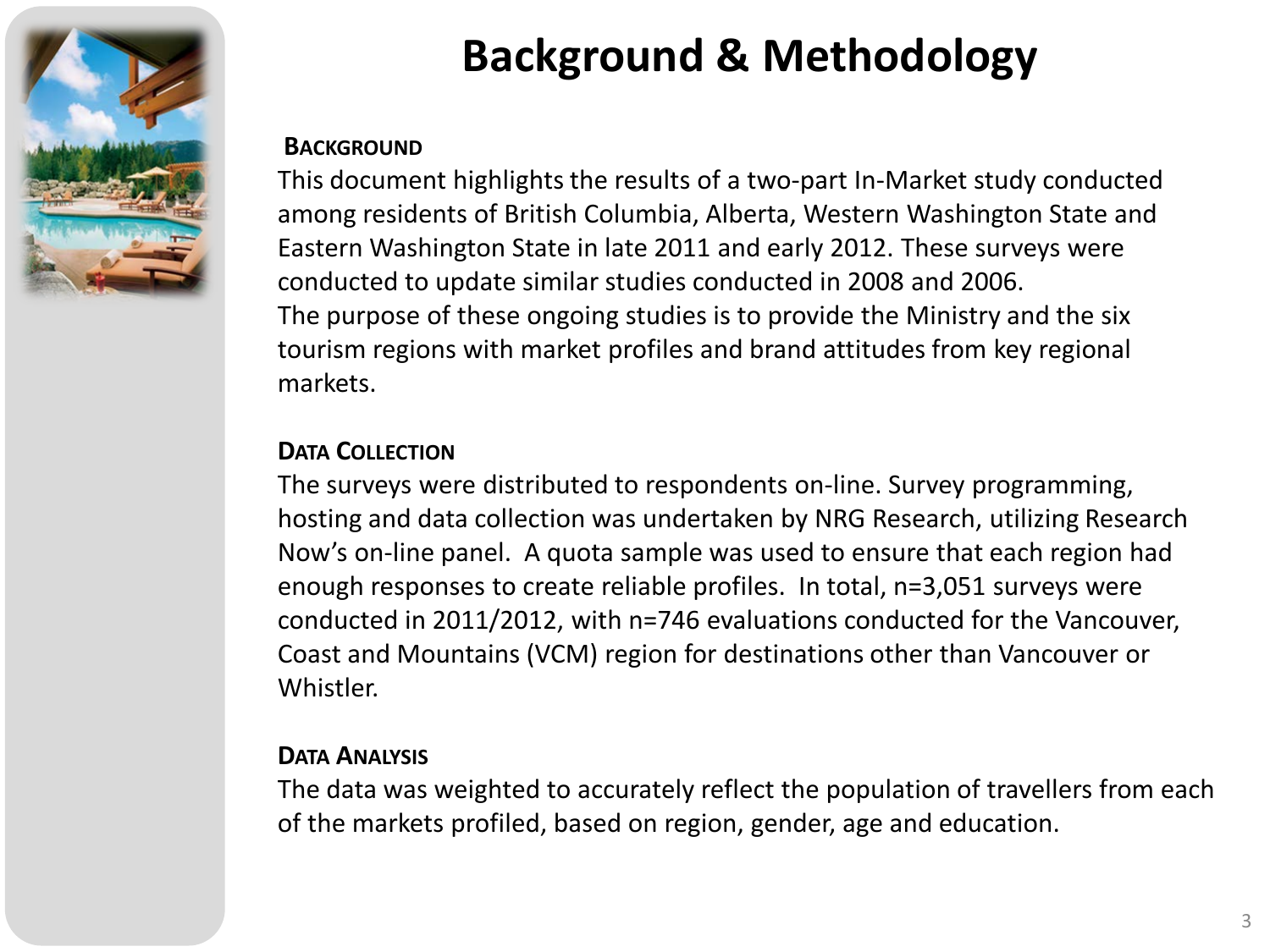

## **Respondent Characteristics - VCM**

• Respondents who evaluated VCM (n=746) represent an even proportion of males and females, and spread of age; over half were from Western Washington. They were predominantly post-secondary educated and have a wide range of income levels.

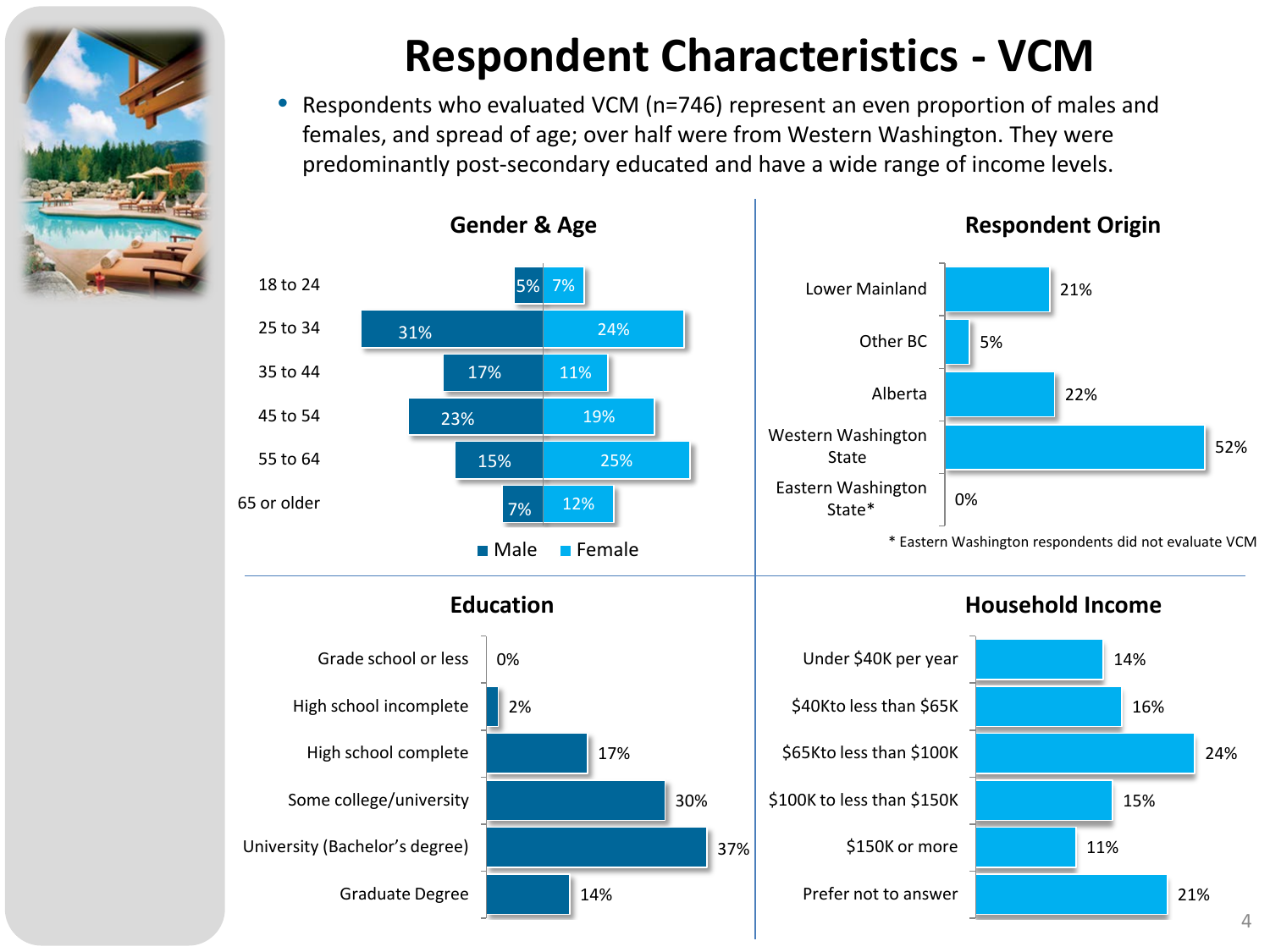

## **Top Factors in choosing a BC destination**

• The most important factors, (top 2 box ratings\*), for choosing a BC destination are those which offer good value for money, a place to relax and unwind and serves as a good getaway from everyday life. After the top three factors, there is a significant drop in the proportion of ratings to destinations which are unique and different, exciting and hot and sunny.



#### **Top Factors in choosing a destination**

\* Top 2 box includes ratings of 4 or 5 out of 5 on a 5 point scale where 1 is 'Not at all important' and 5 is 'Very important'.  $5$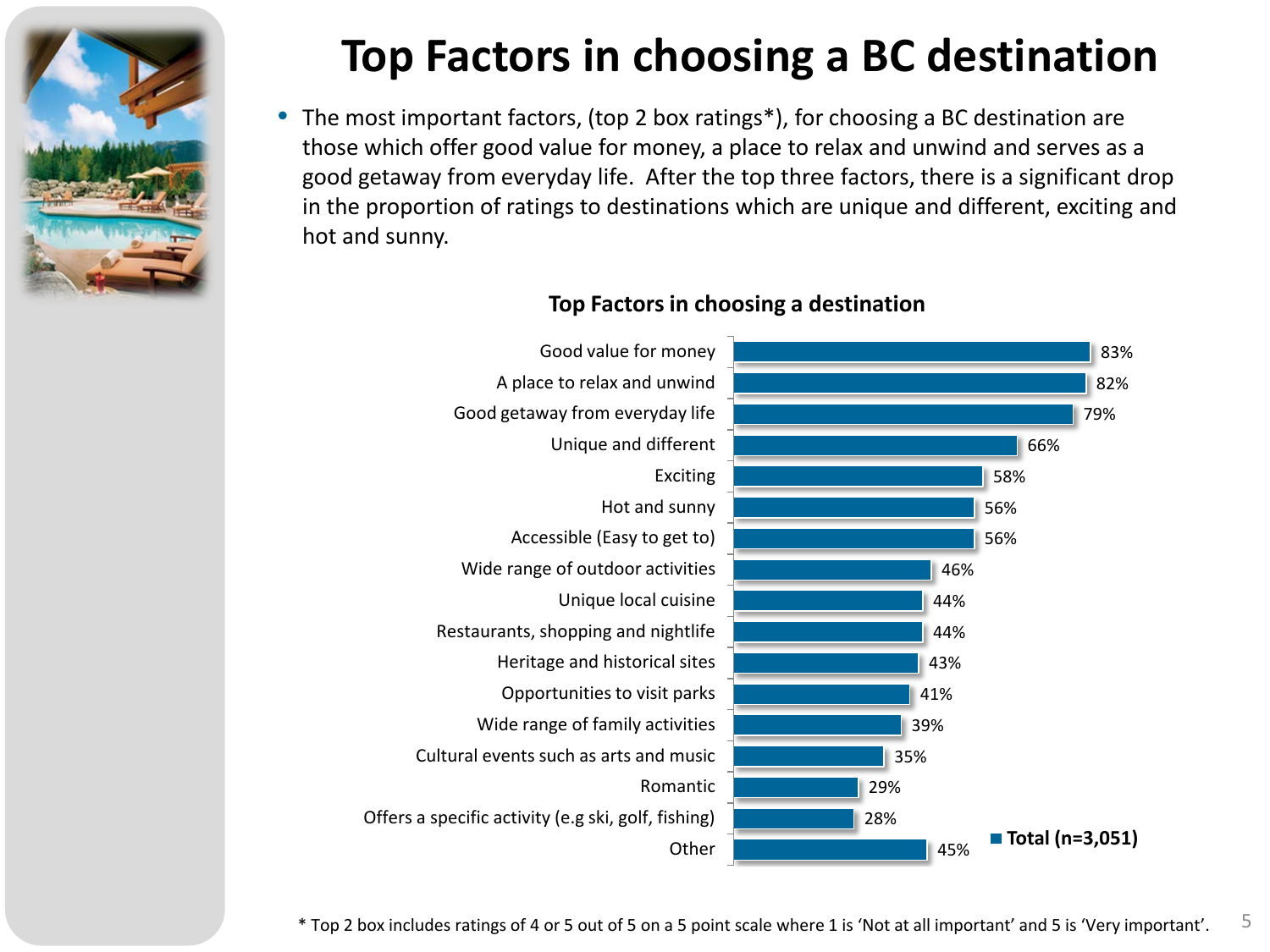

## **Familiarity with VCM – by Origin**

• Not surprisingly, Vancouver is the VCM destination with the highest familiarity. Overall, around 7 in 10 are somewhat or very familiar with other VCM destinations.

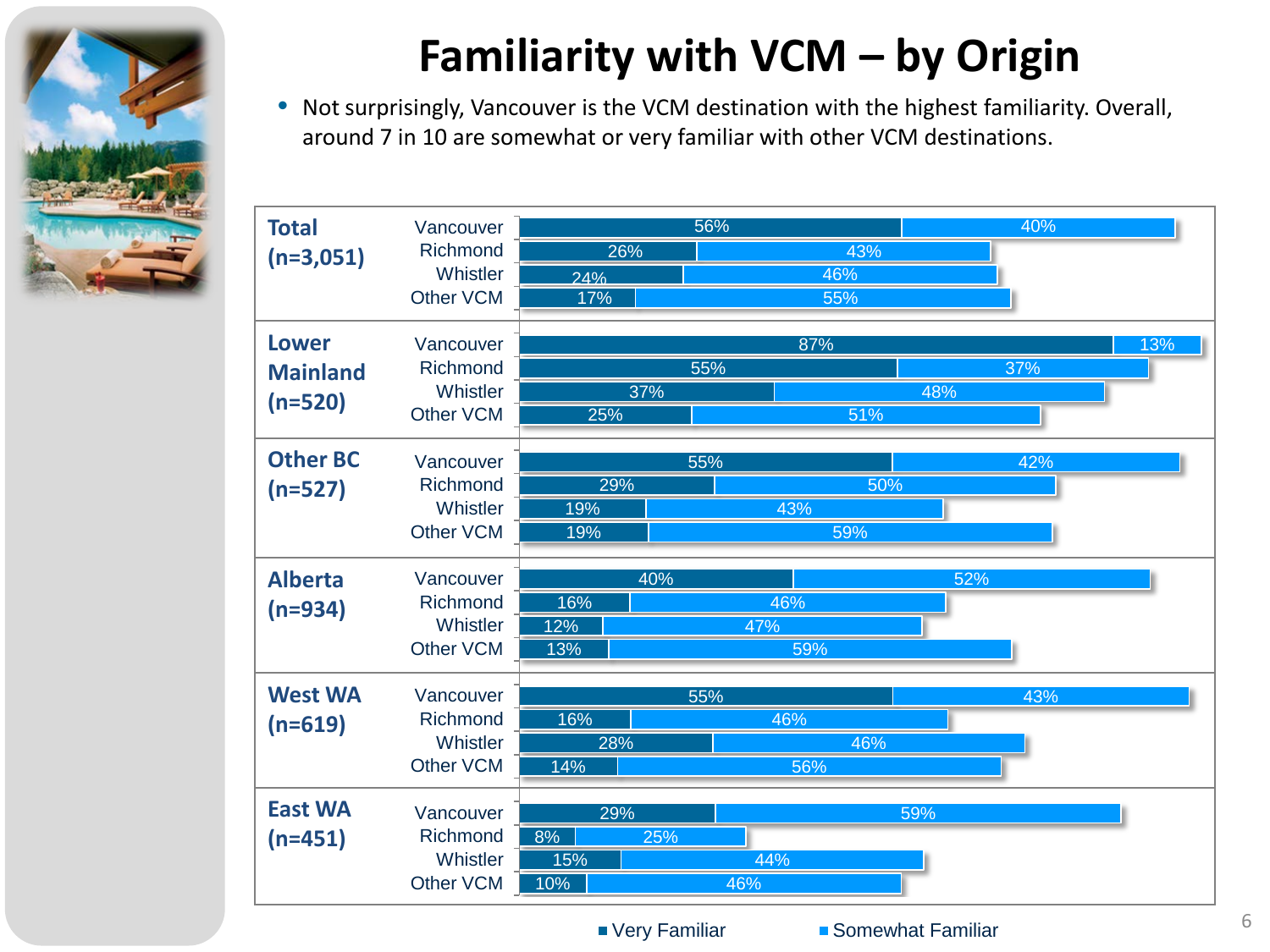

### **Activities Participated In - VCM**

• Visitors to Vancouver, Coast and Mountains destinations (other than Vancouver or Whistler) were most likely to have participated in sightseeing, nature, wildlife viewing, shopping, hiking and visiting friends or relatives on their trip. Other key activities included visiting cities, national or provincial parks, historical sites or rural communities.



#### **Top Activities Participated In – VCM\***

Base: Evaluated VCM, n=746.

 $*$  Vancouver, Richmond and Whistler were omitted in evaluations of VCM.  $7$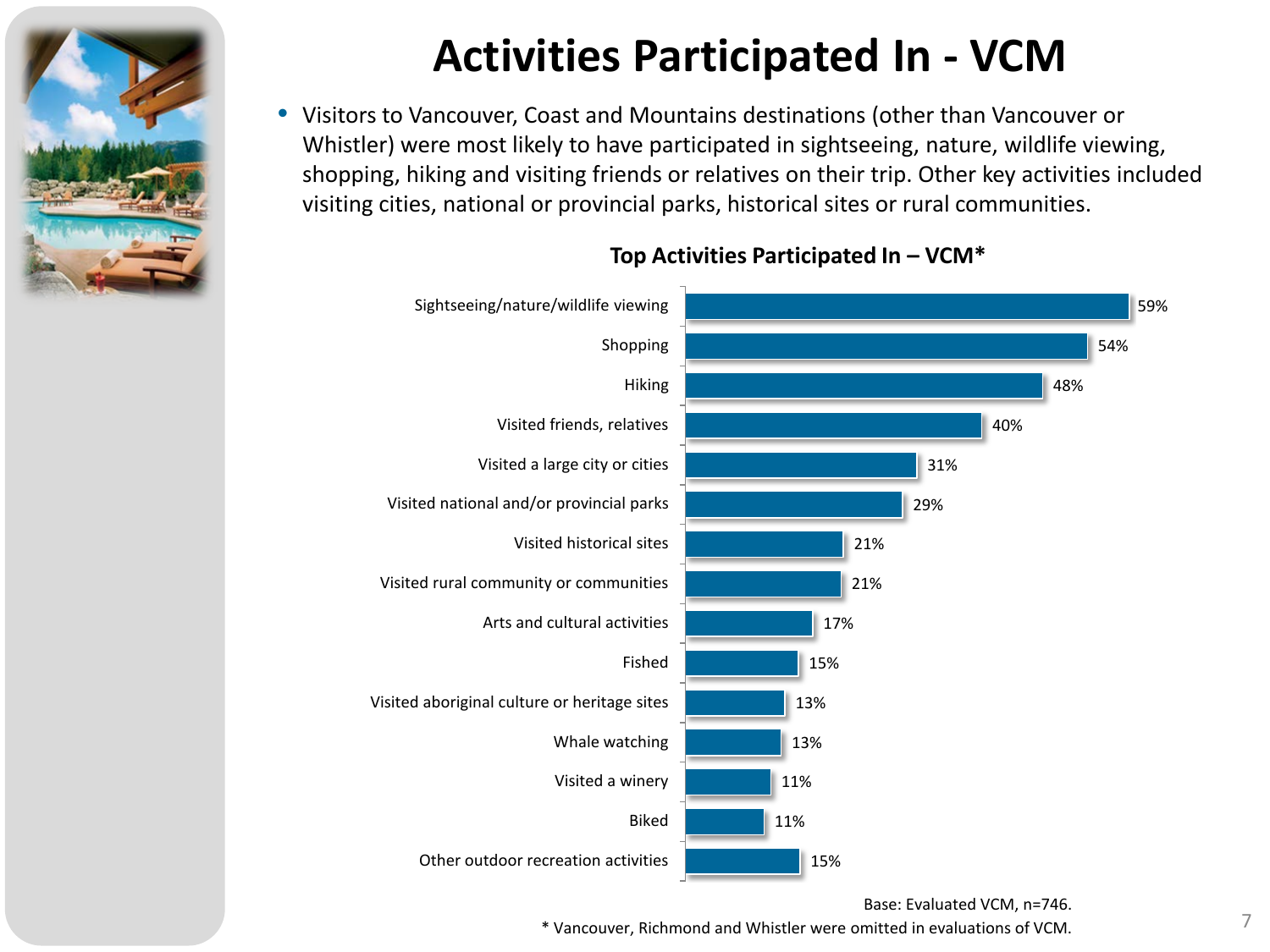

## **Motivating vs. Participating - VCM**

- Visitors to Vancouver, Coast and Mountains destinations participated in a far greater range of activities while on their trip than they were originally motivated by. Sightseeing, visiting relatives and shopping were the most common trip motivators.
- Those activities with the largest gap in motivation vs. participation offer the largest opportunities to differentiate from competing destinations



#### **Motivating vs. Participating Activities**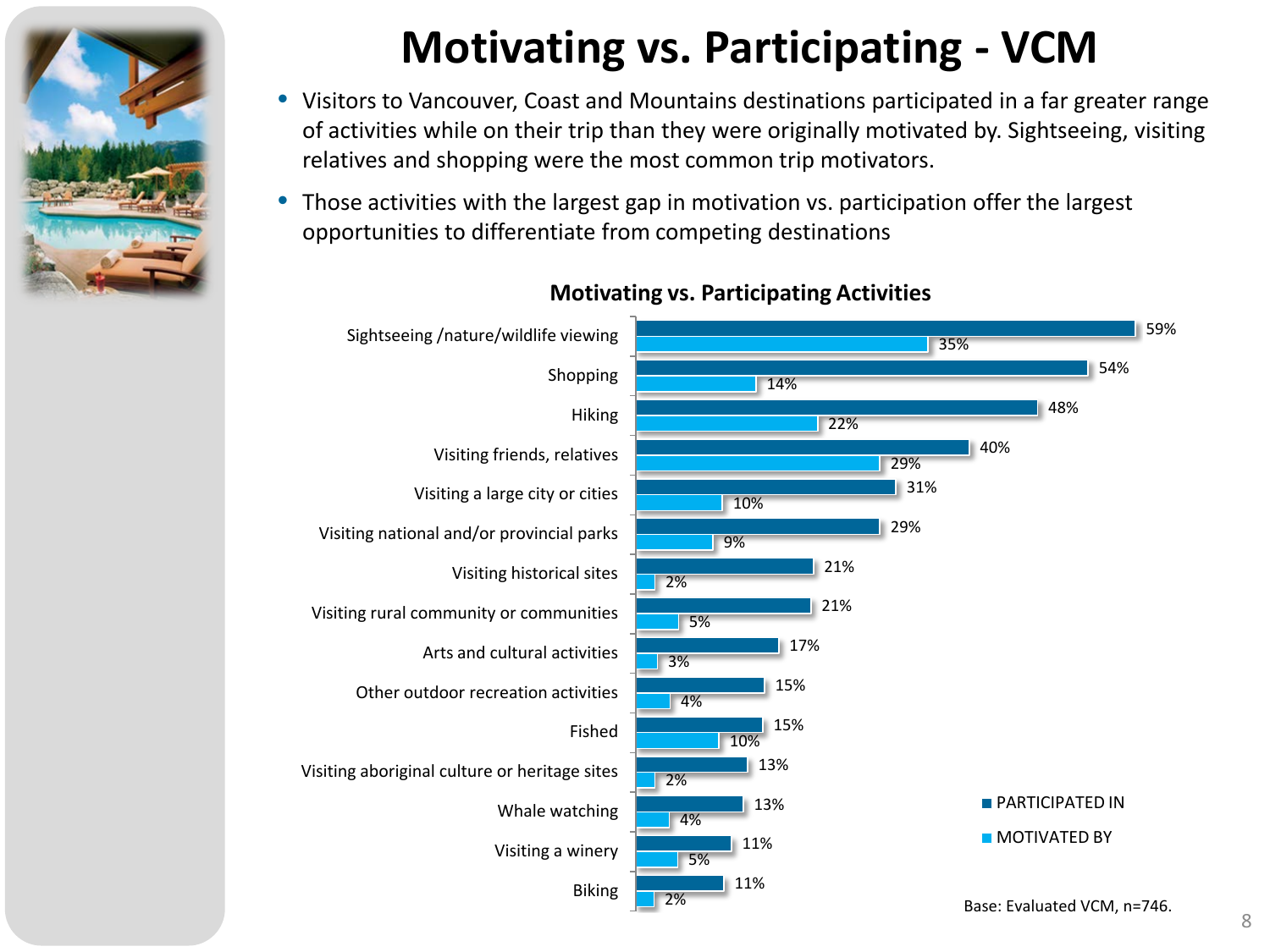

### **Future Trips to Vancouver, Coast and Mountains**

- One-third of those who evaluated VCM are likely to take a 'getaway' trip to that region in the next two years, while one-quarter are likely to take a mini-vacation.
- Most future trips are planned for the summer. Note the higher proportion of day trips and getaways to VCM in spring compared to longer trips.



**Likelihood to Take Different Trip Durations (% top 2 box)**

**Season of Trip by Trip Type**

9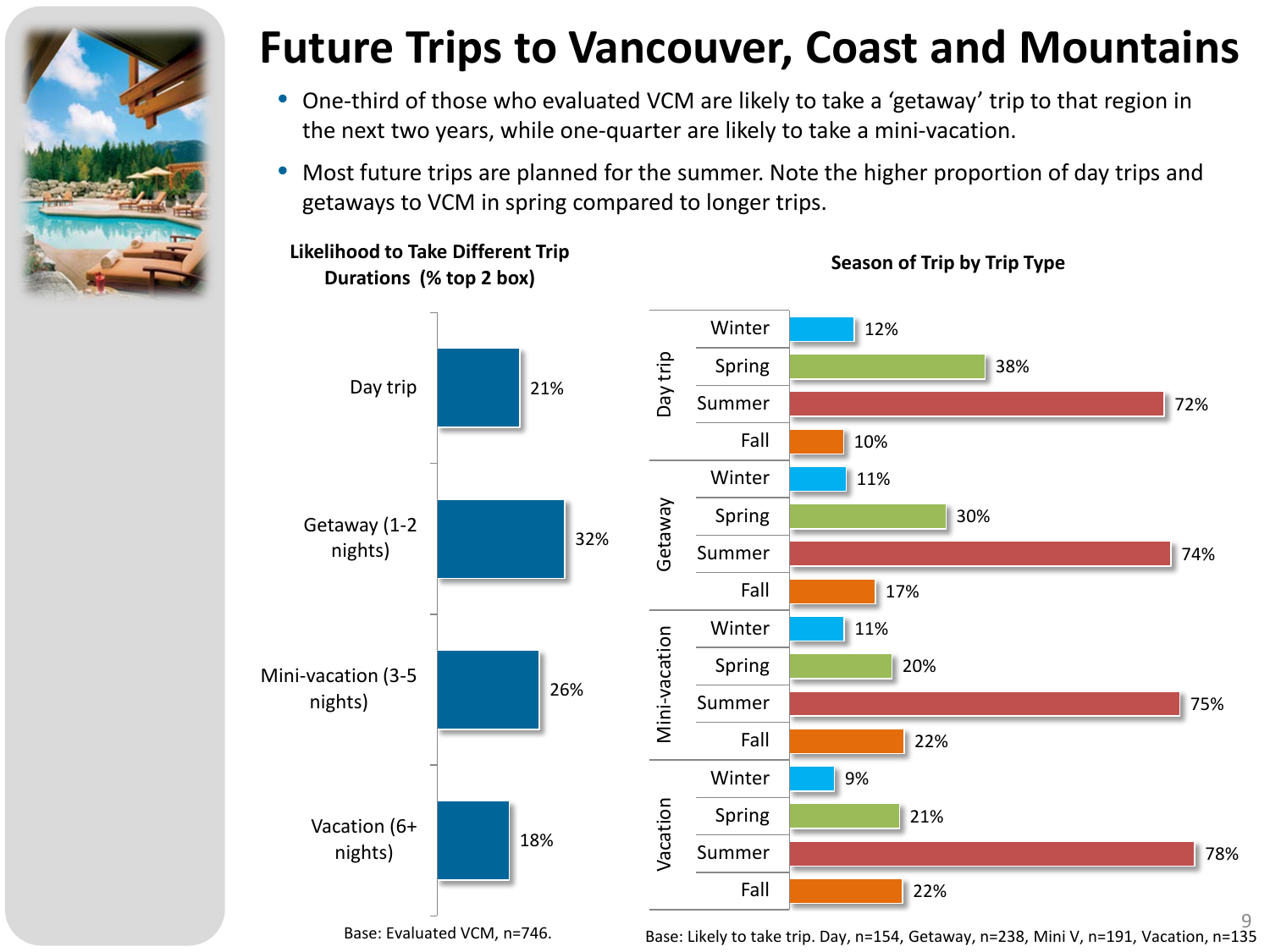

### **Future Trips to Vancouver, Coast and Mountains**

- Outdoor recreation activities are a motivator for almost half of those likely to take a trip to VCM, followed by experiencing scenery and nature and to relax and unwind.
- The Internet (accessed on a computer) is the key pre-trip information source, while visitor centres, Internet at accommodations and Internet on mobile devices would be used for information during future trips.

**Trip Planning Tools**

**Main Activities for future trips**



Base (Both charts): Likely to take a trip to VCM, n=414.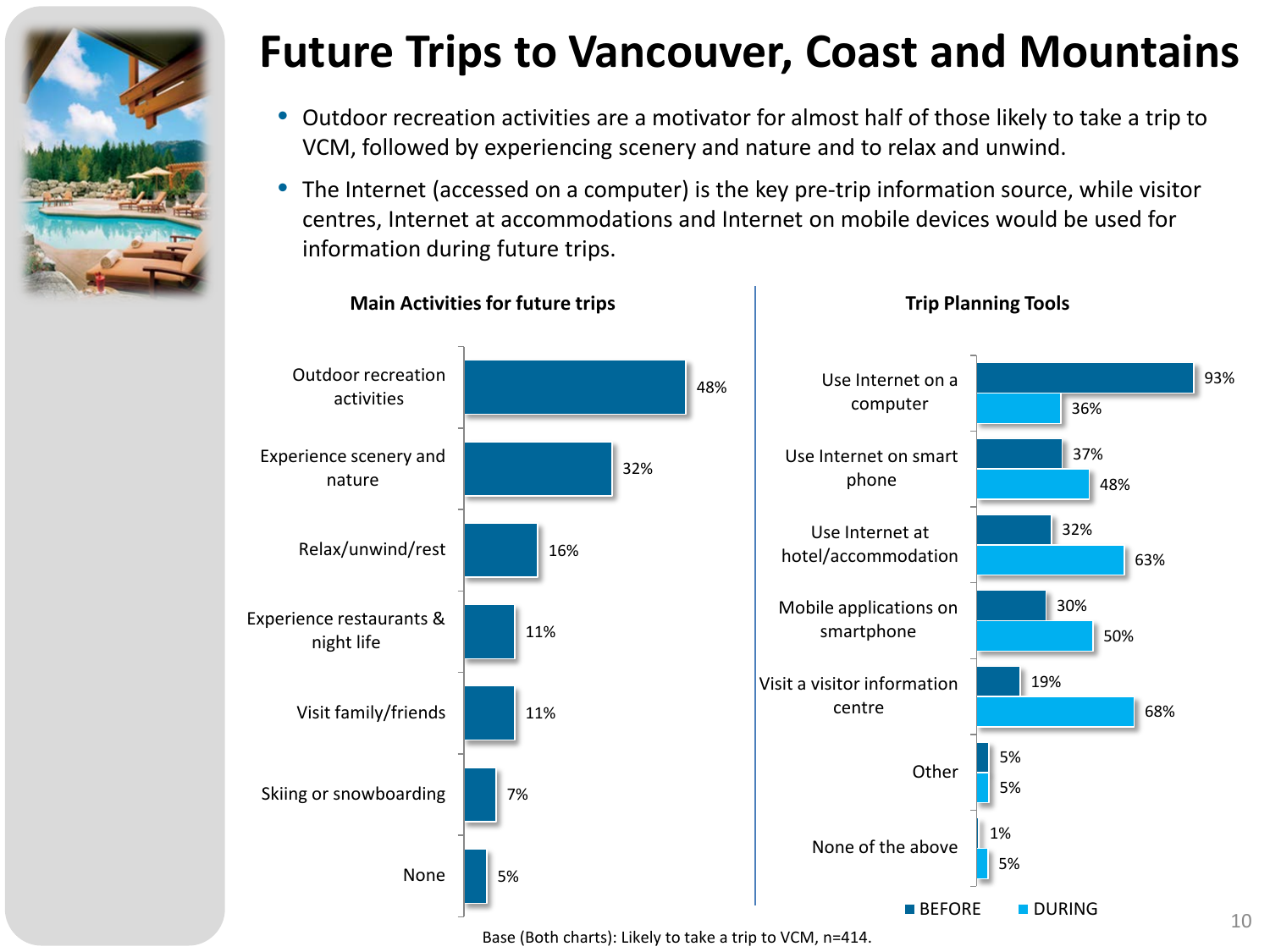

## **Reasons for being unlikely to visit - VCM**

• Those not likely to visit Vancouver, Coast and Mountains in the next 2 years cited preferring to go to a different/international destination. One-in-four were not interested, followed by 16% who are unlikely to visit due to costs.

#### **Reasons for being unlikely to visit**



Base: Unlikely to take trip to VCM in next 2 years, n=332.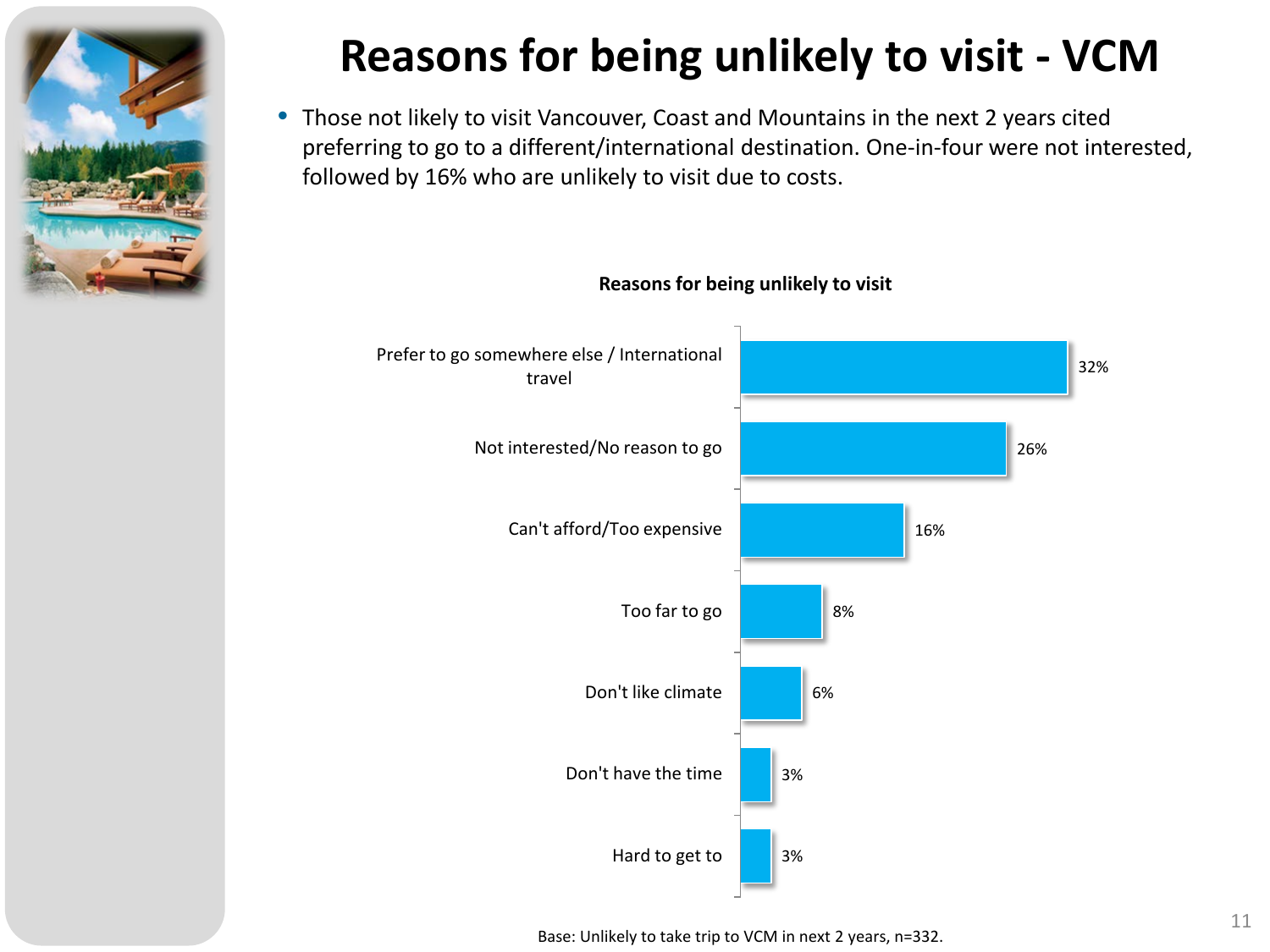

#### **Factors Associated with VCM – Importance/Satisfaction Matrix**

- The importance/satisfaction matrix divides attributes into four quadrants based on the average importance and satisfaction scores for each attribute. The axis of the matrix shows the overall average importance and satisfaction scores (out of 5) for all attributes.
- Being a place to relax and unwind, a good getaway and being unique and different are critical strengths for VCM. Good value is very important but receives an average satisfaction rating.
- Outdoor activities, specific activities, visit national/provincial parks, and family activities are latent strengths for the region.

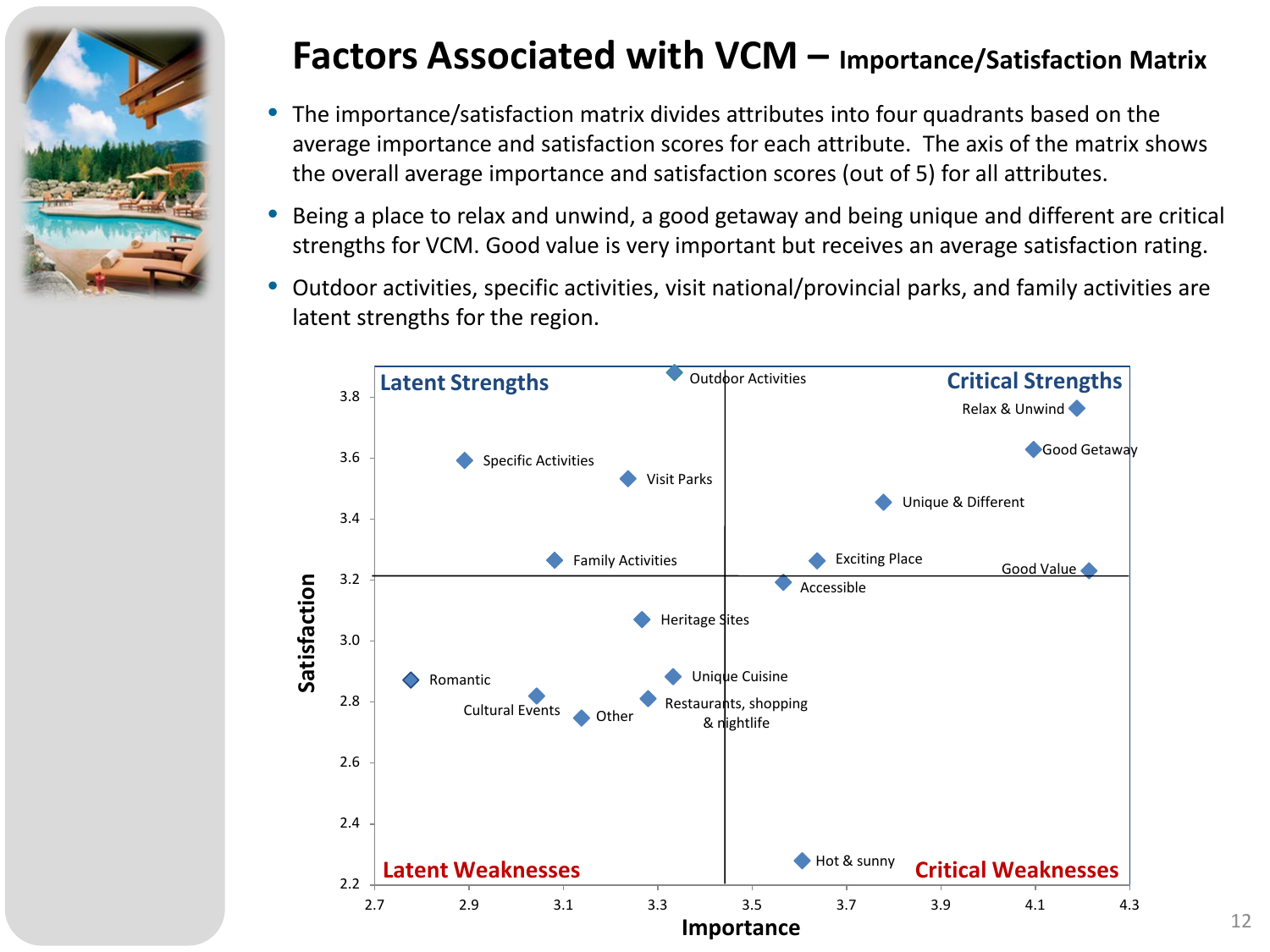

## **Factors Associated with VCM**

- Residents of Alberta are most likely to associate VCM with restaurants, shopping and nightlife and family activities.
- Respondents from BC (both Lower Mainland and Other BC residents) also associate VCM restaurants, shopping & nightlife and family activities, however these associations are weaker compared to Albertan residents.
- In contrast to BC and Alberta, Western Washington State residents are more likely to consider VCM to be a place for specific activities, visiting parks, a place that is unique and romantic, with unique cuisine. There is a relatively weaker association with family activities and restaurants, shopping and nightlife compared to Albertan respondents.
- Specific associations are highlighted in the table below:

| <b>Lower Mainland/ Other BC</b><br>Restaurants, shopping & nightlife<br>Family activities | <b>Calgary/Edmonton/Other Alberta</b><br>Restaurants, shopping & nightlife<br>$\bullet$<br>Family activities<br>$\bullet$ |
|-------------------------------------------------------------------------------------------|---------------------------------------------------------------------------------------------------------------------------|
| <b>Other Western Washington</b>                                                           | <b>Greater Seattle</b>                                                                                                    |
| <b>Unique Cuisine</b>                                                                     | Offers a specific activity                                                                                                |
| Unique                                                                                    | $\bullet$                                                                                                                 |
| Romantic                                                                                  | A place with opportunities to visit national                                                                              |
| Family activities                                                                         | $\bullet$                                                                                                                 |
| Restaurants, shopping & nightlife                                                         | and provincial or state parks (Visit Parks)                                                                               |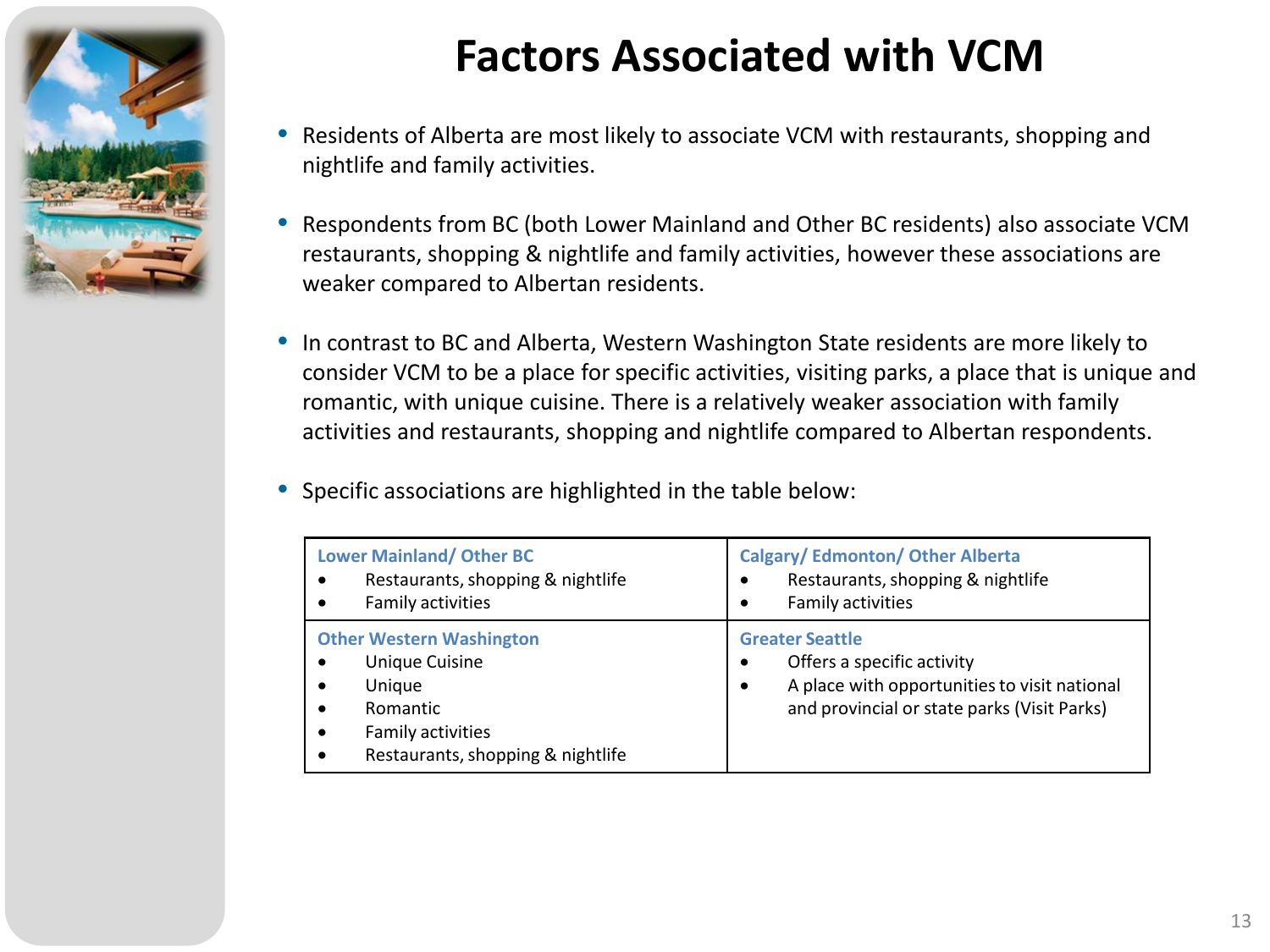

## **Overall Impressions**

- Half of respondents who are familiar with VCM have a very favourable overall impression of the region.
- VCM is rated less favourably overall than Vancouver Island and the Kootenay Rockies by respondents familiar with those regions. Overall impressions of VCM are in line with the Thompson Okanagan region, and more favourable than the Cariboo Chilcotin Coast and Northern BC regions.



#### **Overall Impressions of BC Regions as Vacation Destinations \* Top 2 Box**

 $*$  Main urban centres were omitted from the following regional evaluations:  $14$ **VCM**: Vancouver, Richmond & Whistler. **VI**: Victoria. **TOTA**: Kelowna & Kamloops.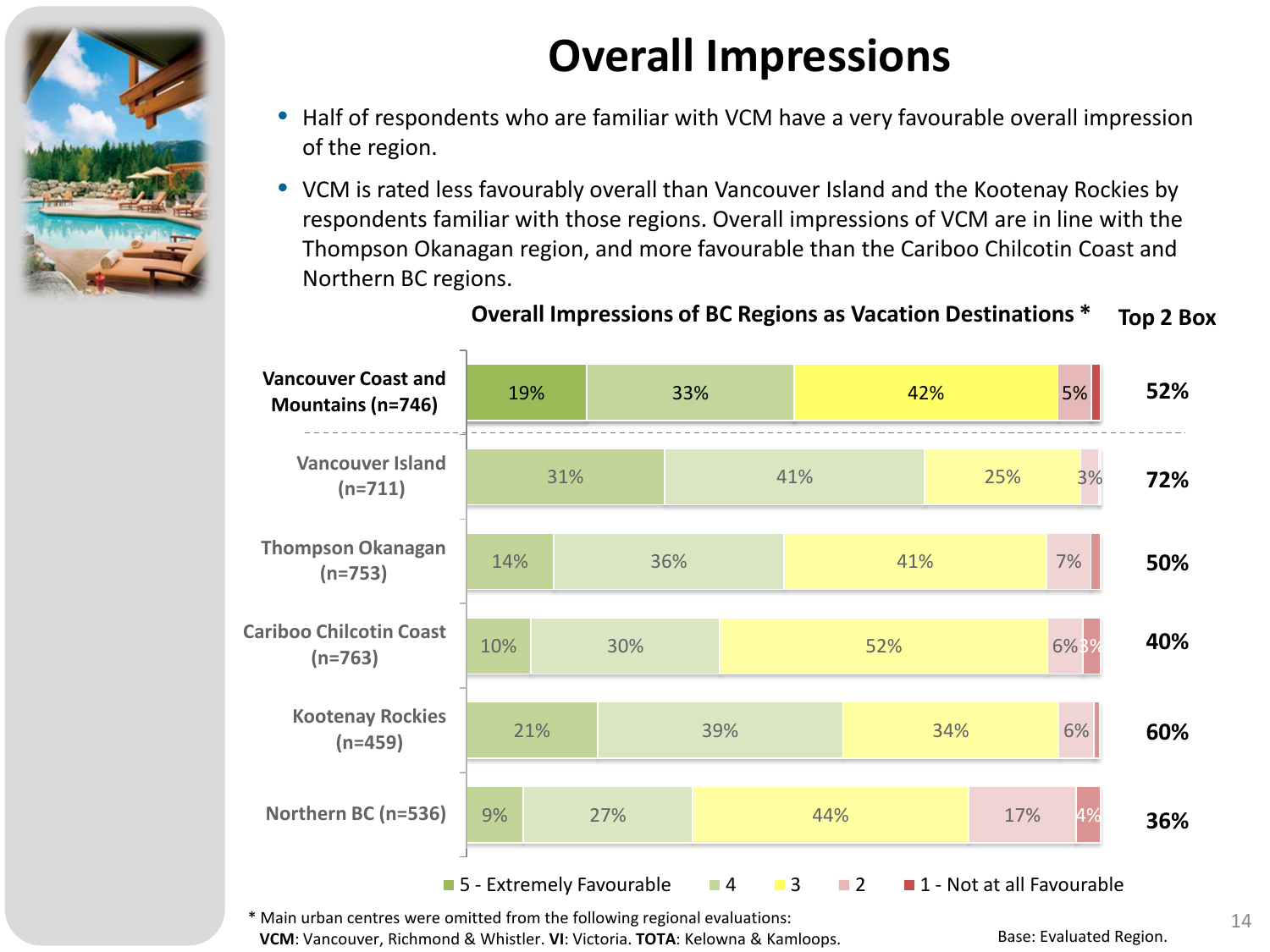

## **Implications to Consider**

- Leverage the higher levels of familiarity that VCM has relative to other BC tourism regions to draw attention, and encourage trips to lesser-known areas within the region.
- Maintain exceptional quality of service, availability of information and visibility of visitor centres. Visitors to VCM tend to make most decisions about what activities to participate in while on their trip, placing high importance on the accessibility of visitor centres and other information sourced during the visit.
- The Internet and/or using applications on smart phones continue to emerge as important information sources. As such, it is important to ensure online content is up-to-date and reflective of the current season while providing easy-to-access information about activities for other seasons. The Internet is also the key resource for trip-planning information.
- Shoulder seasons offer the greatest opportunities for growth in tourism to the region. VCM is already a relatively popular destination for daytrips and getaways in the spring, presenting an opportunity to increase the number of trips taken and/or the duration of visits during this season.
- Highlight the wide variety of available outdoor activities as well as 'shoulder-season' outdoor activities to encourage future trips. However it is also important to emphasize the more passive, comfort-oriented activities that are available in the region to encourage visits during seasons which are less optimal for outdoor recreation activities and to ensure that the interests of the wider target market and are not overlooked. Highlighting the variety of available activities will also help address the key reasons given by those unlikely to visit, namely, not being interested or preferring a different destination.
- Consider using promotional material that focuses on the associatons the various target populations have with the region. For example, respondents from Western Washington are more likely to associate VCM with unique cuisine, restaurants, shopping and nightlife and family activities than their BC and Albertan counterparts.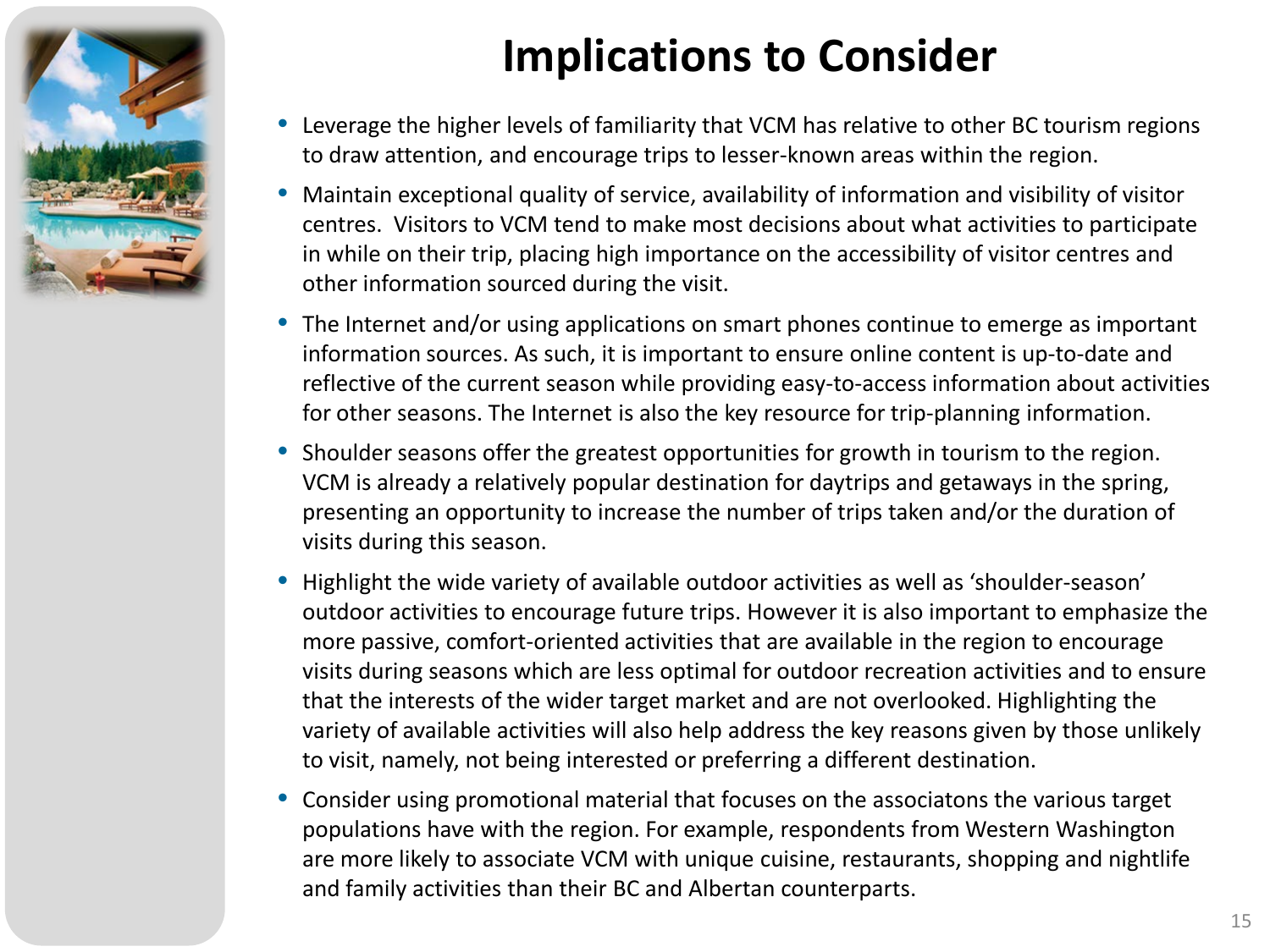

# **Appendix:**



## **Vancouver, Coast and Mountains:**

## **Evaluations by Respondent Origin**











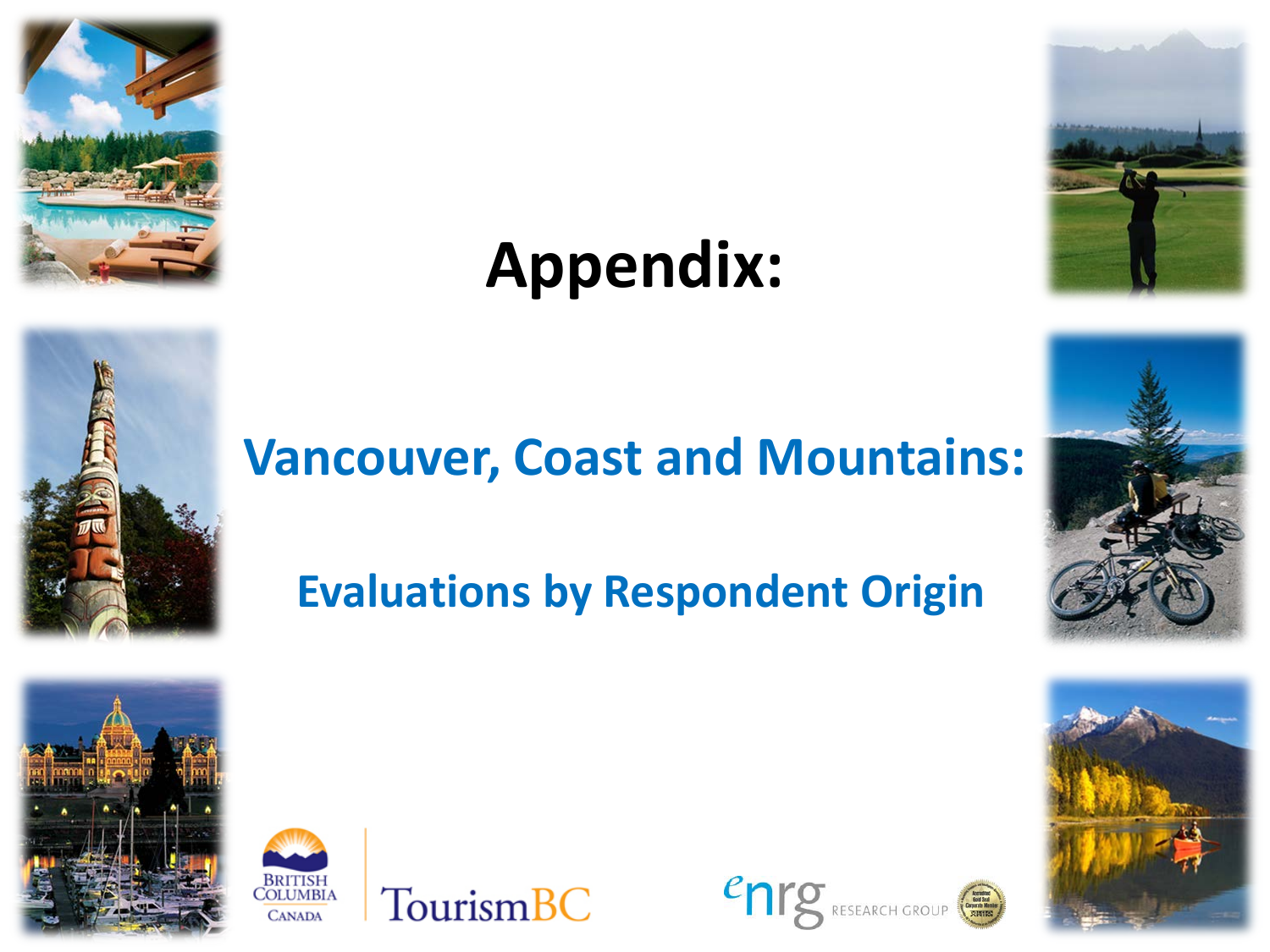

### **Appendix - Regional Evaluations by Respondent Origin**

- The tables on the following slides take a more in-depth review of the Vancouver, Coast and Mountains region.
- Responses have been tabulated based on the origin of the respondent who evaluated the region.
- The data in these tables uses the 'WT2' weighting scheme. That is, it accurately reflects the population of travellers from each of the markets profiled, based on region, gender and age.
- Cells that have been highlighted in either blue (higher) or pink (lower) represent a difference compared to at least one other region.
- Bases are not weighted. In a few instances, the base size is very low. As such, these results should be interpreted with caution. These cases have been highlighted with an asterisk.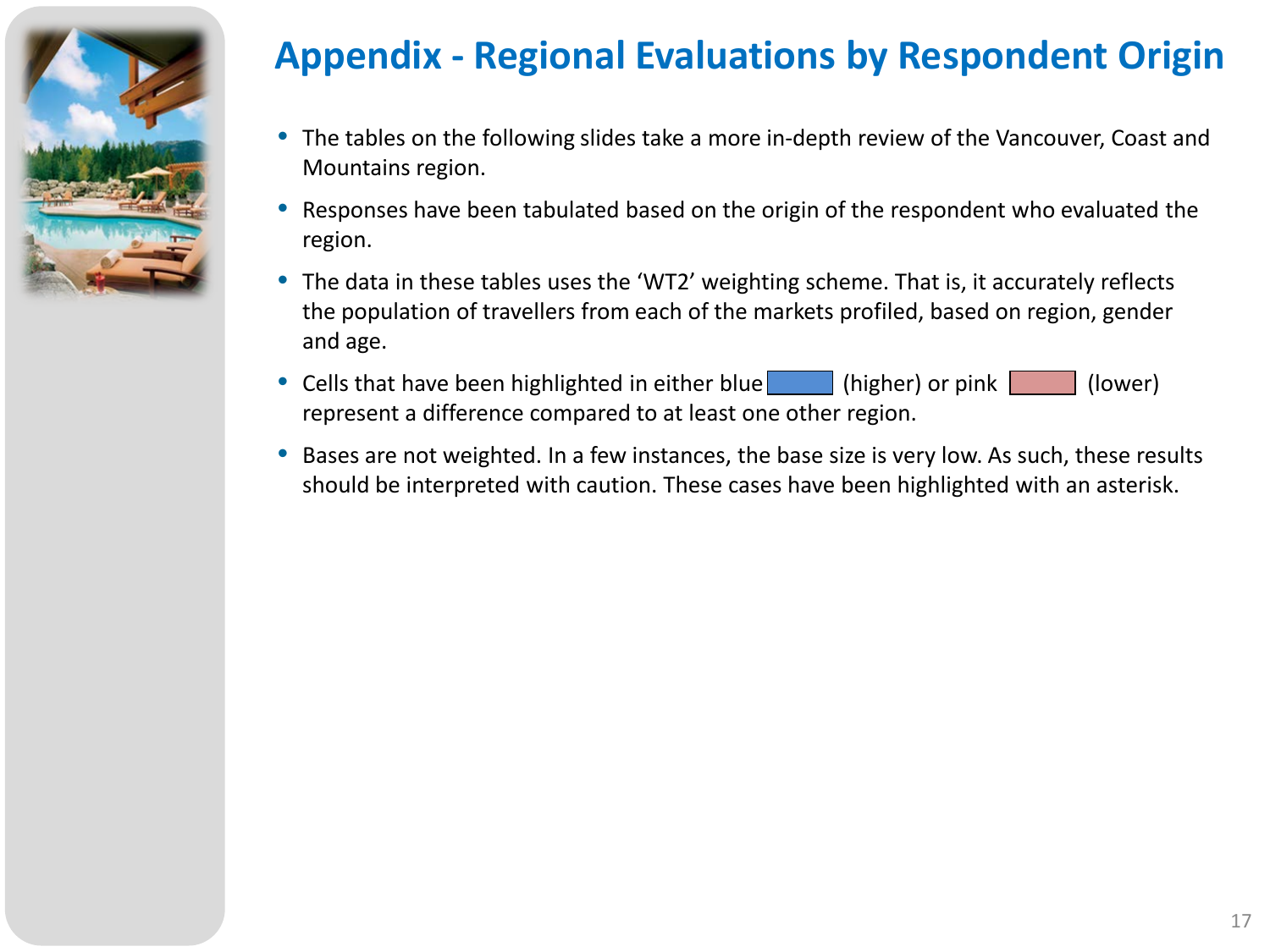

### **Importance of Factors in Choosing a Destination Among those who have Visited VCM**

|                                                            | Lower  |           |         |           |           |              |
|------------------------------------------------------------|--------|-----------|---------|-----------|-----------|--------------|
|                                                            | Mainla | Other     |         | West      | East      |              |
| Destination Attributes - Top 2 Box Importance              | nd     | <b>BC</b> | Alberta | <b>WA</b> | <b>WA</b> | <b>Total</b> |
| Offers good value for money                                | 85.2%  | 82.9%     | 80.9%   | 83.1%     |           | 82.8%        |
| A place to relax and unwind                                | 81.3%  | 83.7%     | 91.8%   | 77.5%     |           | 83.0%        |
| Serves as a good getaway from everyday life                | 68.8%  | 76.9%     | 82.9%   | 71.0%     |           | 74.7%        |
| Unique and different, feels quite different from home      | 57.8%  | 67.0%     | 61.1%   | 69.0%     |           | 64.4%        |
| Hot and sunny                                              | 60.6%  | 51.6%     | 79.7%   | 39.2%     |           | 56.5%        |
| An exciting place to be                                    | 54.2%  | 53.0%     | 55.2%   | 52.7%     |           | 53.8%        |
| Accessible (Easy to get to)                                | 69.7%  | 64.8%     | 43.4%   | 38.1%     |           | 46.9%        |
| Offers wide range of outdoor activities                    | 47.5%  | 45.0%     | 50.3%   | 65.5%     |           | 56.4%        |
| Unique local cuisine                                       | 49.5%  | 57.3%     | 46.8%   | 64.8%     |           | 56.0%        |
| Heritage and historical sites                              | 46.2%  | 47.5%     | 44.2%   | 24.9%     |           | 36.0%        |
| Opportunities to visit national, provincial or state parks | 45.7%  | 42.8%     | 29.6%   | 43.7%     |           | 39.5%        |
| Restaurants, shopping and nightlife                        | 43.6%  | 30.9%     | 38.6%   | 38.6%     |           | 39.1%        |
| Offers wide range of activities for the entire family      | 36.9%  | 36.3%     | 51.2%   | 70.7%     |           | 56.6%        |
| Offers cultural events such as arts and music              | 43.2%  | 24.1%     | 32.6%   | 22.0%     |           | 29.3%        |
| Offers a specific activity (like ski, golf, fishing etc.)  | 14.8%  | 17.1%     | 30.4%   | 39.6%     |           | 31.1%        |
| Romantic                                                   | 27.3%  | 35.3%     | 18.2%   | 46.8%     |           | 33.6%        |
| Other                                                      | 64.8%  | 34.1%     | 72.7%   | 31.6%     |           | 60.5%        |
| <b>UNWEIGHTED BASE:</b>                                    | 40     | 51        | 53      | $29*$     |           | 173          |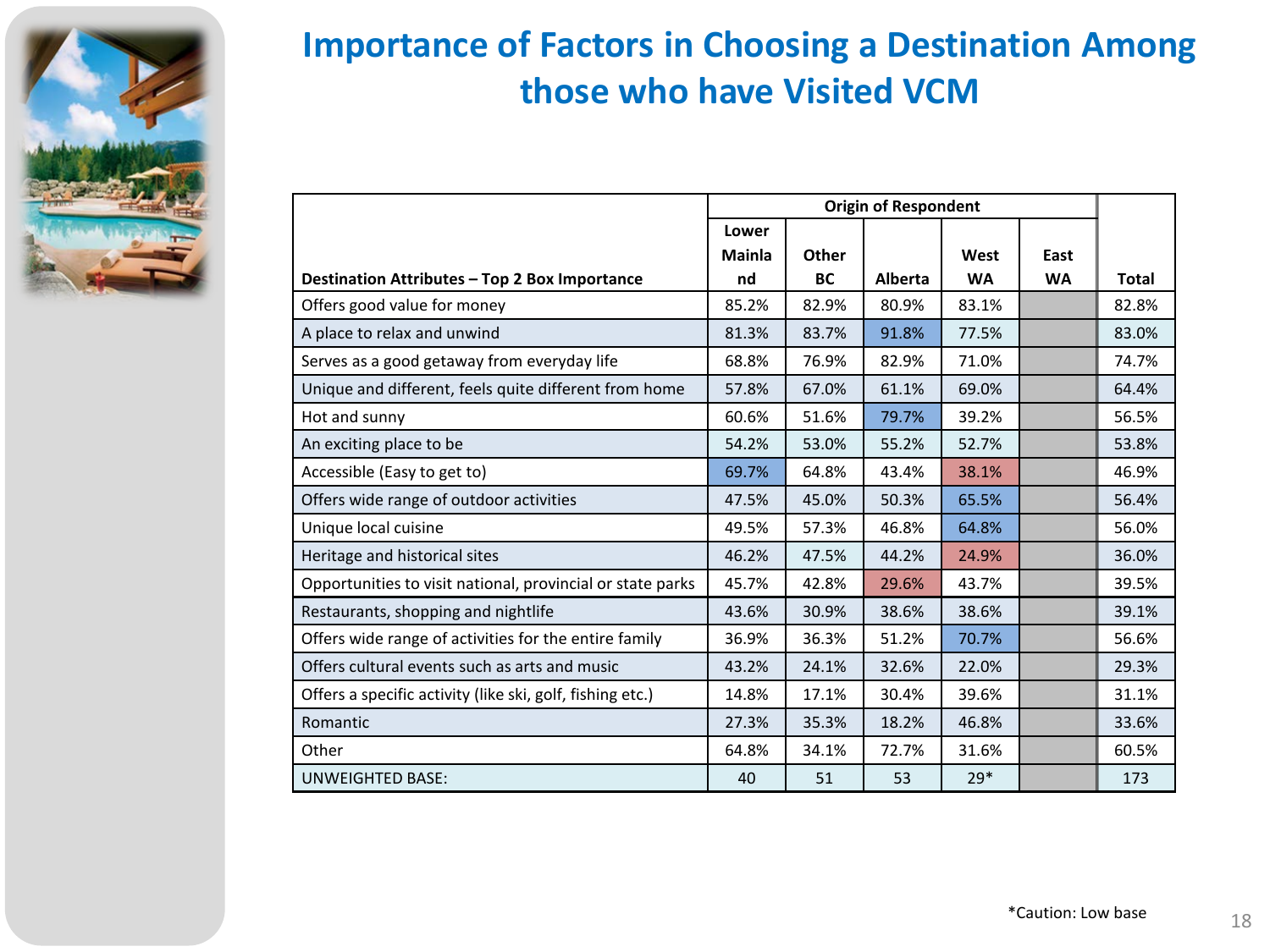

### **Activities Participated In – VCM by Origin**

| <b>Activities Participated In</b>            | Lower<br><b>Mainland</b> | <b>Other BC</b> | Alberta | West<br><b>WA</b> | East<br><b>WA</b> | <b>Total</b> |
|----------------------------------------------|--------------------------|-----------------|---------|-------------------|-------------------|--------------|
| Sightseeing/nature/wildlife viewing          | 51.7%                    | 56.9%           | 65.3%   | 60.3%             |                   | 59.3%        |
| Shopping                                     | 43.9%                    | 54.9%           | 56.7%   | 57.4%             |                   | 53.7%        |
| Hiking                                       | 57.1%                    | 40.5%           | 53.1%   | 39.2%             |                   | 47.7%        |
| Visiting friends, relatives                  | 30.1%                    | 69.7%           | 60.1%   | 26.9%             |                   | 39.6%        |
| Visiting national and/or provincial parks    | 29.4%                    | 20.1%           | 33.7%   | 26.7%             |                   | 29.0%        |
| Visiting rural community or communities      | 20.3%                    | 29.3%           | 19.5%   | 20.9%             |                   | 20.8%        |
| Visiting historical sites                    | 19.0%                    | 23.5%           | 17.8%   | 24.3%             |                   | 21.1%        |
| Visiting a large city or cities              | 22.9%                    | 25.8%           | 35.3%   | 33.5%             |                   | 30.9%        |
| Other outdoor recreation activities          | 16.9%                    | 24.6%           | 12.0%   | 15.2%             |                   | 15.3%        |
| Fishing                                      | 16.2%                    | 8.4%            | 15.8%   | 14.9%             |                   | 15.1%        |
| Visiting a winery                            | 9.5%                     | 12.3%           | 15.7%   | 9.5%              |                   | 11.4%        |
| Arts and cultural activities                 | 15.8%                    | 14.7%           | 15.8%   | 18.8%             |                   | 17.0%        |
| Participated in water sports                 | 9.9%                     | 5.9%            | 17.0%   | 3.0%              |                   | 8.9%         |
| Attended festival or event                   | 16.6%                    | 13.4%           | 4.9%    | 5.4%              |                   | 8.6%         |
| Visited aboriginal culture or heritage sites | 13.1%                    | 15.3%           | 8.8%    | 16.3%             |                   | 13.3%        |
| <b>Biking</b>                                | 16.9%                    | 9.3%            | 7.5%    | 8.8%              |                   | 10.5%        |
| Golf                                         | 3.6%                     | 8.2%            | 13.3%   | 2.4%              |                   | 6.1%         |
| Whale watching                               | 9.7%                     | 5.9%            | 17.5%   | 12.3%             |                   | 12.8%        |
| Watching sporting events                     | 5.6%                     | 9.6%            | 3.1%    | 4.8%              |                   | 4.8%         |
| Skiing or snowboarding                       | 11.5%                    | 5.1%            | 4.5%    | 1.8%              |                   | 5.2%         |
| Participated in sporting events              | 5.2%                     | 2.0%            | 5.3%    | 2.4%              |                   | 3.9%         |
| None of the above                            | 3.6%                     | 5.2%            | 0.0%    | 0.0%              |                   | 1.2%         |
| <b>UNWEIGHTED BASE:</b>                      | 89                       | 99              | 89      | 53                |                   | 330          |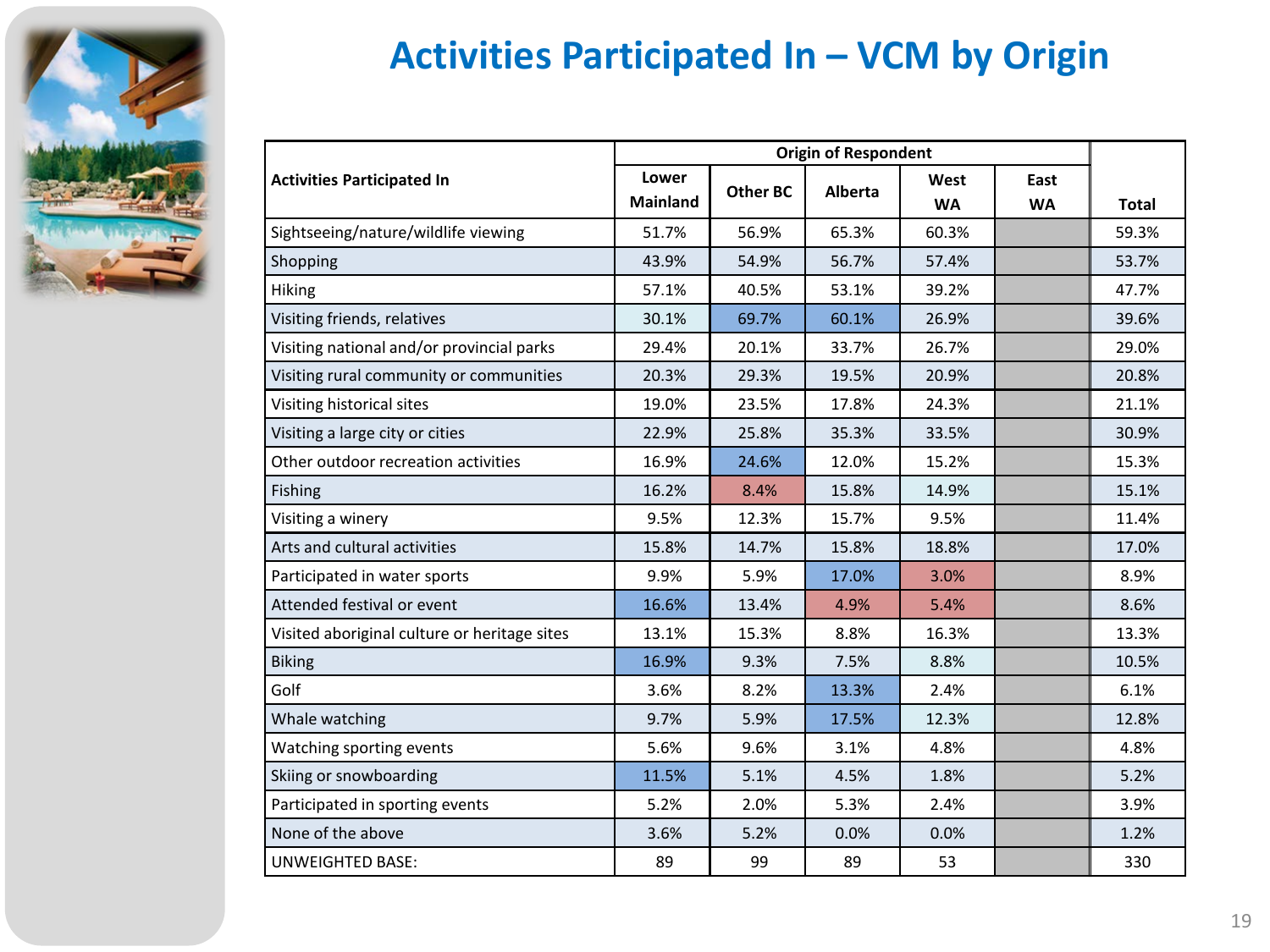

### **Activities Which Motivated Trips – VCM by Origin**

| <b>Motivating Activities</b>                 | Lower           | <b>Other BC</b> | Alberta | West      | East      |              |
|----------------------------------------------|-----------------|-----------------|---------|-----------|-----------|--------------|
|                                              | <b>Mainland</b> |                 |         | <b>WA</b> | <b>WA</b> | <b>Total</b> |
| Sightseeing/nature/wildlife viewing          | 27.5%           | 26.9%           | 35.4%   | 39.8%     |           | 34.7%        |
| Shopping                                     | 15.3%           | 9.4%            | 7.3%    | 19.2%     |           | 14.3%        |
| <b>Hiking</b>                                | 28.8%           | 8.7%            | 20.3%   | 19.9%     |           | 21.6%        |
| Visiting friends, relatives                  | 20.1%           | 53.9%           | 51.1%   | 15.6%     |           | 29.0%        |
| Visiting national and/or provincial parks    | 8.0%            | 4.7%            | 10.3%   | 9.9%      |           | 9.2%         |
| Visiting rural community or communities      | 9.6%            | 7.7%            | 3.2%    | 3.3%      |           | 5.1%         |
| Visiting historical sites                    | 3.7%            | 2.0%            | 3.0%    | 0.9%      |           | 2.3%         |
| Visiting a large city or cities              | 5.9%            | 1.7%            | 8.7%    | 15.4%     |           | 10.3%        |
| Other outdoor recreation activities          | 3.4%            | 17.0%           | 2.1%    | 4.2%      |           | 4.1%         |
| Fishing                                      | 9.6%            | 3.8%            | 6.8%    | 13.1%     |           | 9.9%         |
| Visiting a winery                            | 4.2%            | 3.8%            | 7.0%    | 4.2%      |           | 5.0%         |
| Arts and cultural activities                 | 2.8%            | 4.6%            | 0.7%    | 3.5%      |           | 2.6%         |
| Participated in water sports                 | 2.3%            | 0.9%            | 6.2%    | 1.8%      |           | 3.1%         |
| Attended festival or event                   | 5.1%            | 7.1%            | 0.7%    | 2.4%      |           | 2.9%         |
| Visited aboriginal culture or heritage sites | 1.9%            | 5.9%            | 1.3%    | 2.7%      |           | 2.3%         |
| <b>Biking</b>                                | 5.4%            | 2.5%            | 1.7%    | 0.4%      |           | 2.2%         |
| Golf                                         | 0.9%            | 1.6%            | 8.6%    | 0.0%      |           | 2.8%         |
| Whale watching                               | 4.0%            | 1.8%            | 5.1%    | 3.5%      |           | 4.0%         |
| Watching sporting events                     | 0.0%            | 3.5%            | 1.4%    | 0.0%      |           | 0.6%         |
| Skiing or snowboarding                       | 5.9%            | 1.7%            | 3.6%    | 1.8%      |           | 3.3%         |
| Participated in sporting events              | 2.3%            | 0.0%            | 3.3%    | 1.2%      |           | 2.0%         |
| None of the above                            | 10.5%           | 10.4%           | 0.0%    | 0.0%      |           | 3.2%         |
| <b>UNWEIGHTED BASE:</b>                      | 89              | 99              | 89      | 53        |           | 330          |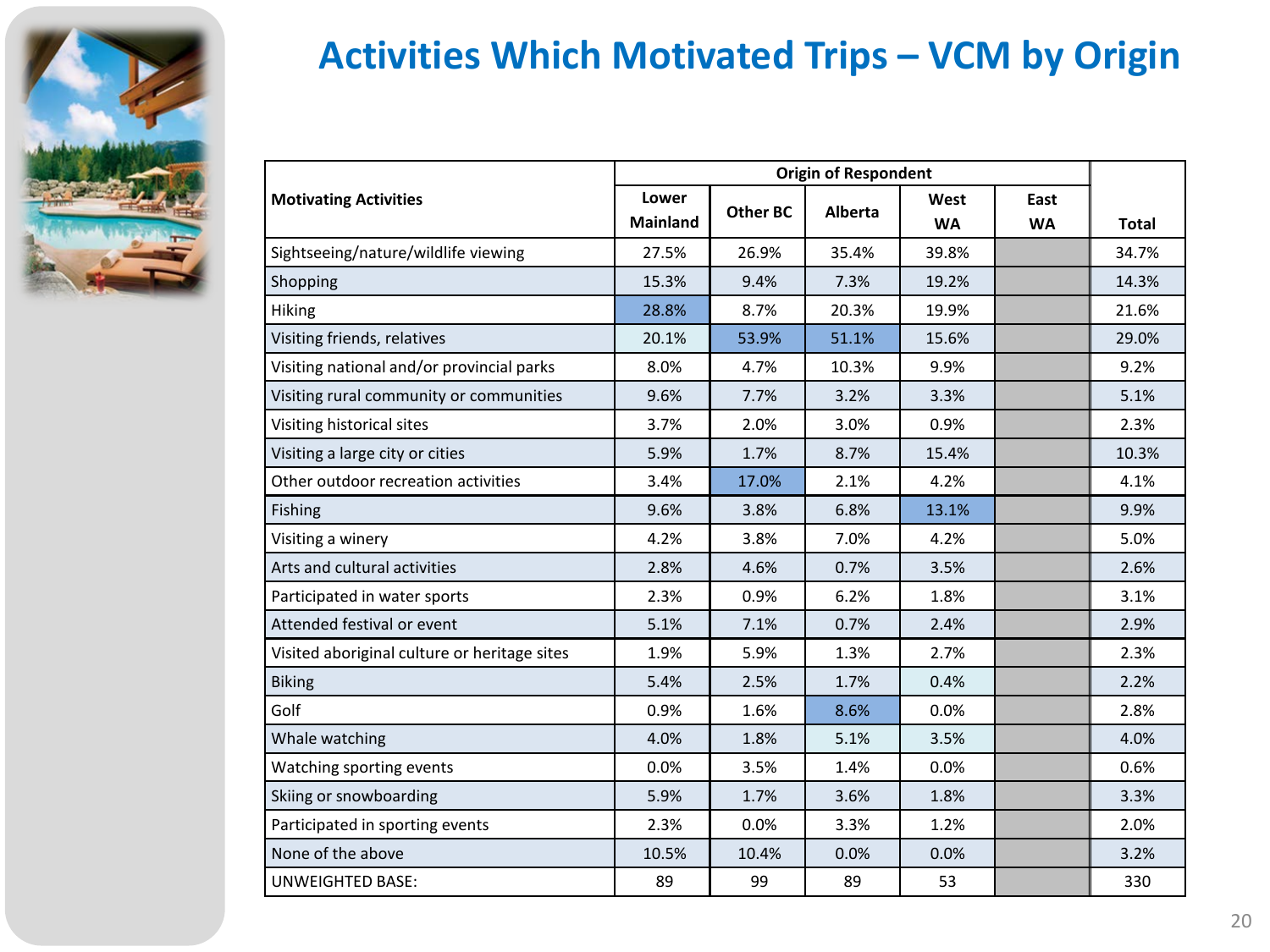

### **Participation vs. Motivation – VCM by Origin**

|                                              | <b>Origin of Respondent</b>                 |     |     |                |                   |     |                   |     |              |   |     |     |
|----------------------------------------------|---------------------------------------------|-----|-----|----------------|-------------------|-----|-------------------|-----|--------------|---|-----|-----|
| <b>Participation Versus Motivation</b>       | Lower<br><b>Other BC</b><br><b>Mainland</b> |     |     | <b>Alberta</b> | West<br><b>WA</b> |     | East<br><b>WA</b> |     | <b>Total</b> |   |     |     |
|                                              | P                                           | M   | P   | M              | P<br>M            |     | P                 | M   | P            | M | P   | M   |
| Sightseeing/nature/wildlife viewing          | 52%                                         | 28% | 57% | 27%            | 65%               | 35% | 60%               | 40% |              |   | 59% | 35% |
| Shopping                                     | 44%                                         | 15% | 55% | 9%             | 57%               | 7%  | 57%               | 19% |              |   | 54% | 14% |
| <b>Hiking</b>                                | 57%                                         | 29% | 41% | 9%             | 53%               | 20% | 39%               | 20% |              |   | 48% | 22% |
| Visiting friends, relatives                  | 30%                                         | 20% | 70% | 54%            | 60%               | 51% | 27%               | 16% |              |   | 40% | 29% |
| Visiting national and/or provincial parks    | 29%                                         | 8%  | 20% | 5%             | 34%               | 10% | 27%               | 10% |              |   | 29% | 9%  |
| Visiting rural community or communities      | 20%                                         | 10% | 29% | 8%             | 20%               | 3%  | 21%               | 3%  |              |   | 21% | 5%  |
| Visiting historical sites                    | 19%                                         | 4%  | 24% | 2%             | 18%               | 3%  | 24%               | 1%  |              |   | 21% | 2%  |
| Visiting a large city or cities              | 23%                                         | 6%  | 26% | 2%             | 35%               | 9%  | 34%               | 15% |              |   | 31% | 10% |
| Other outdoor recreation activities          | 17%                                         | 3%  | 25% | 17%            | 12%               | 2%  | 15%               | 4%  |              |   | 15% | 4%  |
| <b>Fishing</b>                               | 16%                                         | 10% | 8%  | 4%             | 16%               | 7%  | 15%               | 13% |              |   | 15% | 10% |
| Visiting a winery                            | 10%                                         | 4%  | 12% | 4%             | 16%               | 7%  | 10%               | 4%  |              |   | 11% | 5%  |
| Arts and cultural activities                 | 16%                                         | 3%  | 15% | 5%             | 16%               | 1%  | 19%               | 4%  |              |   | 17% | 3%  |
| Participated in water sports                 | 10%                                         | 2%  | 6%  | 1%             | 17%               | 6%  | 3%                | 2%  |              |   | 9%  | 3%  |
| Attended festival or event                   | 17%                                         | 5%  | 13% | 7%             | 5%                | 1%  | 5%                | 2%  |              |   | 9%  | 3%  |
| Visited aboriginal culture or heritage sites | 13%                                         | 2%  | 15% | 6%             | 9%                | 1%  | 16%               | 3%  |              |   | 13% | 2%  |
| <b>Biking</b>                                | 17%                                         | 5%  | 9%  | 3%             | 8%                | 2%  | 9%                | 0%  |              |   | 11% | 2%  |
| Golf                                         | 4%                                          | 1%  | 8%  | 2%             | 13%               | 9%  | 2%                | 0%  |              |   | 6%  | 3%  |
| Whale watching                               | 10%                                         | 4%  | 6%  | 2%             | 18%               | 5%  | 12%               | 4%  |              |   | 13% | 4%  |
| Watching sporting events                     | 6%                                          | 0%  | 10% | 4%             | 3%                | 1%  | 5%                | 0%  |              |   | 5%  | 1%  |
| Skiing or snowboarding                       | 12%                                         | 6%  | 5%  | 2%             | 5%                | 4%  | 2%                | 2%  |              |   | 5%  | 3%  |
| Participated in sporting events              | 5%                                          | 2%  | 2%  | 0%             | 5%                | 3%  | 2%                | 1%  |              |   | 4%  | 2%  |
| None of the above                            | 4%                                          | 11% | 5%  | 10%            | 0%                | 0%  | 0%                | 0%  |              |   | 1%  | 3%  |
| UNWEIGHTED BASE:                             |                                             | 89  |     | 99             | 89                |     |                   | 53  |              |   |     | 330 |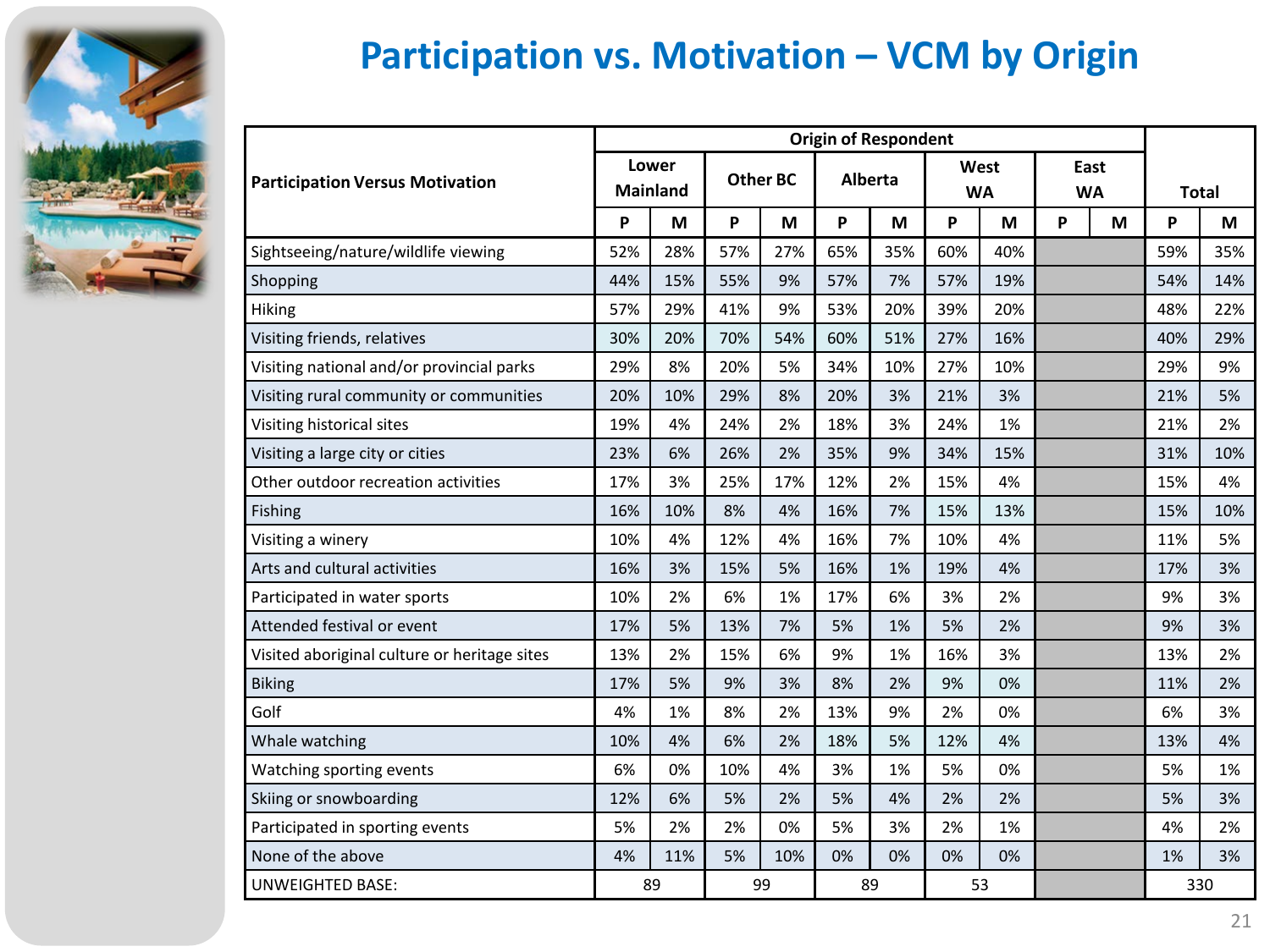

### **Likelihood of taking a trip – VCM by Origin**

| Likelihood to take type of trip | Lower           |          |         | West      | East      |              |
|---------------------------------|-----------------|----------|---------|-----------|-----------|--------------|
| (% Probably/Definitely)         | <b>Mainland</b> | Other BC | Alberta | <b>WA</b> | <b>WA</b> | <b>Total</b> |
| Day trip                        | 43.4%           | 23.6%    | 12.1%   | 15.0%     |           | 20.7%        |
| Getaway (1-2 nights)            | 45.9%           | 31.8%    | 12.7%   | 34.7%     |           | 32.0%        |
| Mini-vacation (3-5 nights)      | 25.4%           | 28.6%    | 36.4%   | 20.8%     |           | 25.6%        |
| Vacation (6+ nights)            | 12.2%           | 18.9%    | 32.1%   | 14.3%     |           | 18.1%        |
| UNWEIGHTED BASE:                | 155             | 157      | 151     | 155       |           | 618          |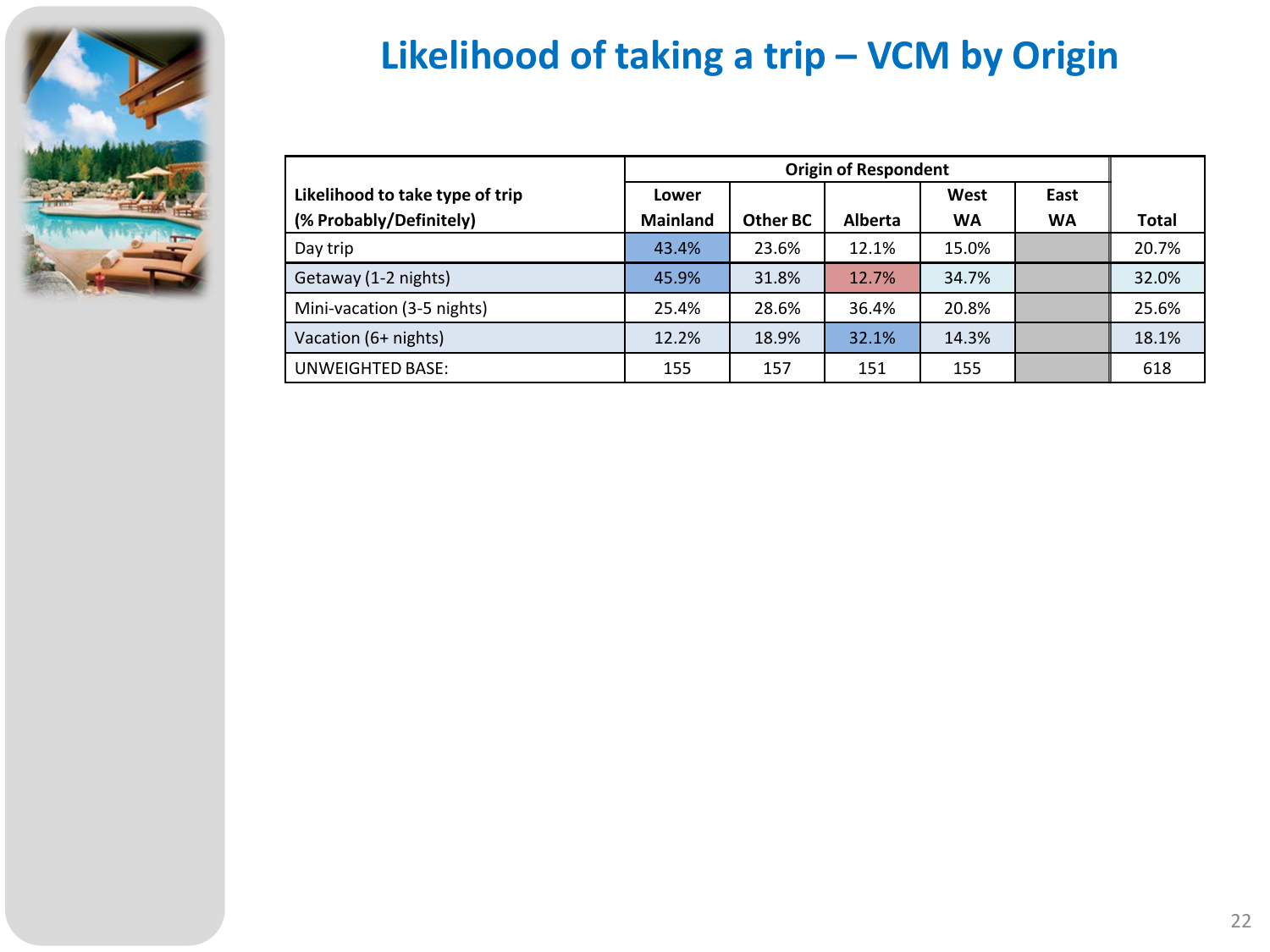

### **Activities Motivating Future Trips – VCM by Origin**

|                                                      | Lower           |          |                | West      | East      |       |
|------------------------------------------------------|-----------------|----------|----------------|-----------|-----------|-------|
| Main activities on future trips                      | <b>Mainland</b> | Other BC | <b>Alberta</b> | <b>WA</b> | <b>WA</b> | Total |
| A trip for outdoor recreation activities.            | 52.0%           | 62.6%    | 47.3%          | 45.7%     |           | 48.2% |
| A trip to experience scenery and nature              | 33.7%           | 33.2%    | 29.1%          | 31.4%     |           | 31.5% |
| A trip to relax/unwind/rest                          | 18.2%           | 19.5%    | 11.6%          | 16.8%     |           | 16.0% |
| A trip to visit family/friends                       | 10.8%           | 20.9%    | 21.2%          | 4.5%      |           | 10.6% |
| A trip to visit national and/or provincial parks     | 7.6%            | 0.7%     | 3.6%           | 3.6%      |           | 4.4%  |
| A trip to experience restaurants and night life      | 6.7%            | 1.7%     | 6.1%           | 17.0%     |           | 11.4% |
| A skiing or snowboarding trip                        | 5.0%            | 7.6%     | 11.9%          | 4.6%      |           | 6.5%  |
| A trip to visit historical sites                     | 3.3%            | 2.0%     | 2.2%           | 0.0%      |           | 1.4%  |
| A trip to visit cities                               | 3.0%            | 4.6%     | 0.7%           | 0.3%      |           | 1.2%  |
| A trip to see arts and cultural activities           | 0.8%            | 1.7%     | 0.0%           | 0.8%      |           | 0.7%  |
| A romantic getaway                                   | 0.0%            | 1.1%     | 1.3%           | 2.4%      |           | 1.5%  |
| A trip to experience aboriginal culture and heritage | 0.9%            | 0.0%     | 0.0%           | 0.0%      |           | 0.2%  |
| A trip to experience multi-cultural life             | 0.8%            | 0.0%     | 0.0%           | 0.8%      |           | 0.6%  |
| Other                                                | 0.9%            | 0.9%     | 3.5%           | 0.0%      |           | 1.1%  |
| None                                                 | 7.9%            | 7.3%     | 1.8%           | 4.4%      |           | 4.7%  |
| <b>UNWEIGHTED BASE:</b>                              | 92              | 85       | 90             | 76        |           | 343   |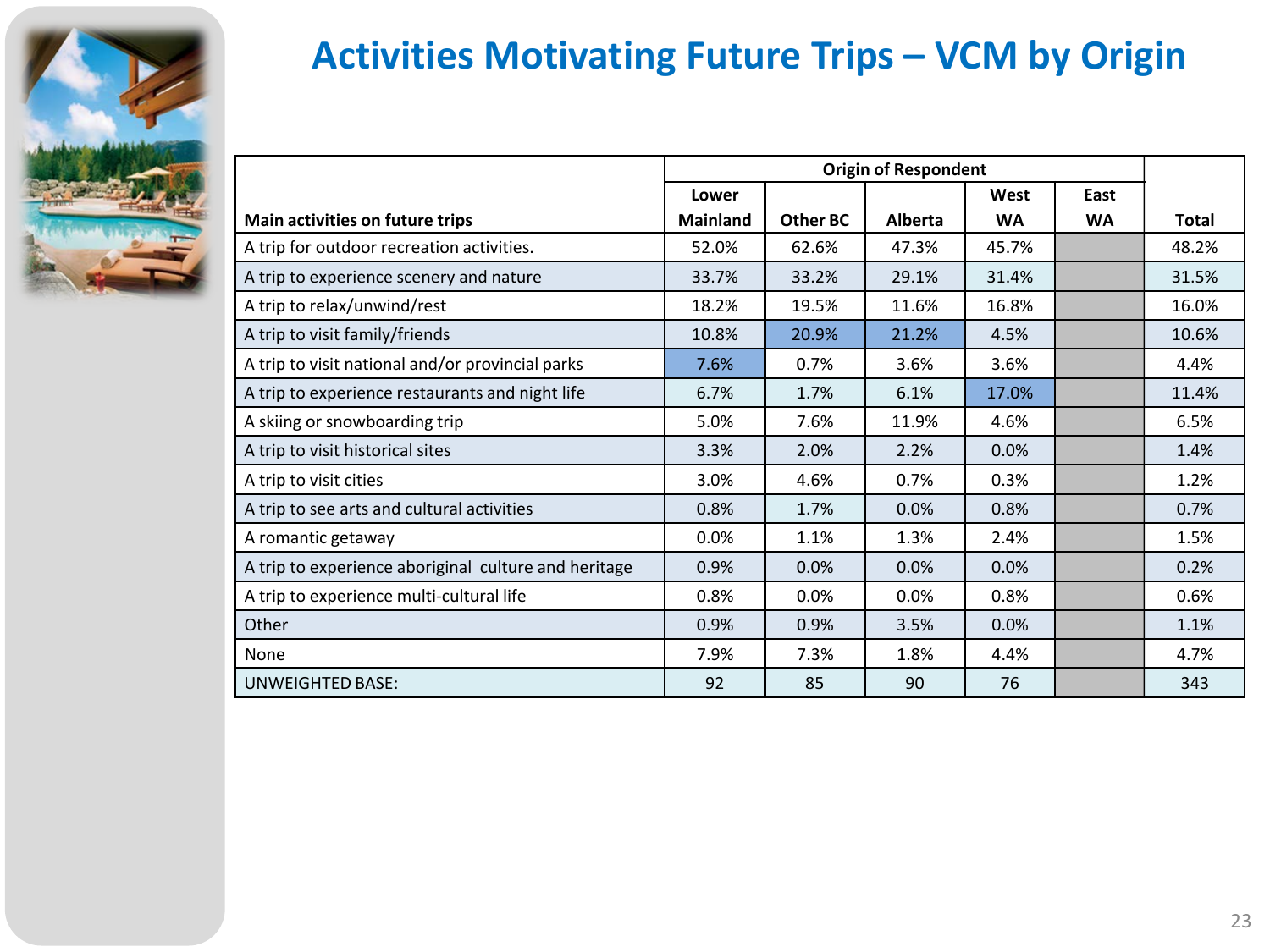

### **Reasons for Being Unlikely to Visit – VCM by Origin**

|                                                       | Lower           |          |                | West      | East      |              |
|-------------------------------------------------------|-----------------|----------|----------------|-----------|-----------|--------------|
| Reasons for being unlikely to visit                   | <b>Mainland</b> | Other BC | <b>Alberta</b> | <b>WA</b> | <b>WA</b> | <b>Total</b> |
| Not interested/No reason to go                        | 29.8%           | 18.4%    | 22.5%          | 27.5%     |           | 26.4%        |
| Prefer to go somewhere else / International<br>travel | 34.1%           | 18.5%    | 43.5%          | 29.1%     |           | 32.4%        |
| Can't afford/Too expensive                            | 7.1%            | 37.0%    | 13.1%          | 17.3%     |           | 15.7%        |
| Too far to go                                         | 1.2%            | 2.0%     | 14.0%          | 8.1%      |           | 7.7%         |
| Don't like climate                                    | 6.4%            | 2.7%     | 3.9%           | 6.7%      |           | 5.8%         |
| Don't have the time                                   | 1.3%            | 2.7%     | 4.6%           | 3.6%      |           | 3.3%         |
| Too familiar                                          | 3.8%            | 2.9%     | 3.2%           | 1.4%      |           | 2.3%         |
| Border/passport hassle                                | 0.0%            | 0.0%     | 0.0%           | 3.1%      |           | 1.7%         |
| Haven't thought about it                              | 1.3%            | 0.0%     | 0.0%           | 0.0%      |           | 0.2%         |
| Hard to get to                                        | 3.2%            | 0.0%     | 1.0%           | 3.3%      |           | 2.6%         |
| <b>Health issues</b>                                  | 0.0%            | 2.7%     | 1.3%           | 0.8%      |           | 0.9%         |
| Already live there                                    | 1.2%            | 4.0%     | 6.0%           | 0.0%      |           | 1.7%         |
| Other                                                 | 1.3%            | 2.7%     | 0.0%           | 0.0%      |           | 0.4%         |
| Don't know                                            | 10.5%           | 12.8%    | 1.4%           | 6.4%      |           | 6.5%         |
| <b>UNWEIGHTED BASE:</b>                               | 63              | 72       | 61             | 79        |           | 275          |